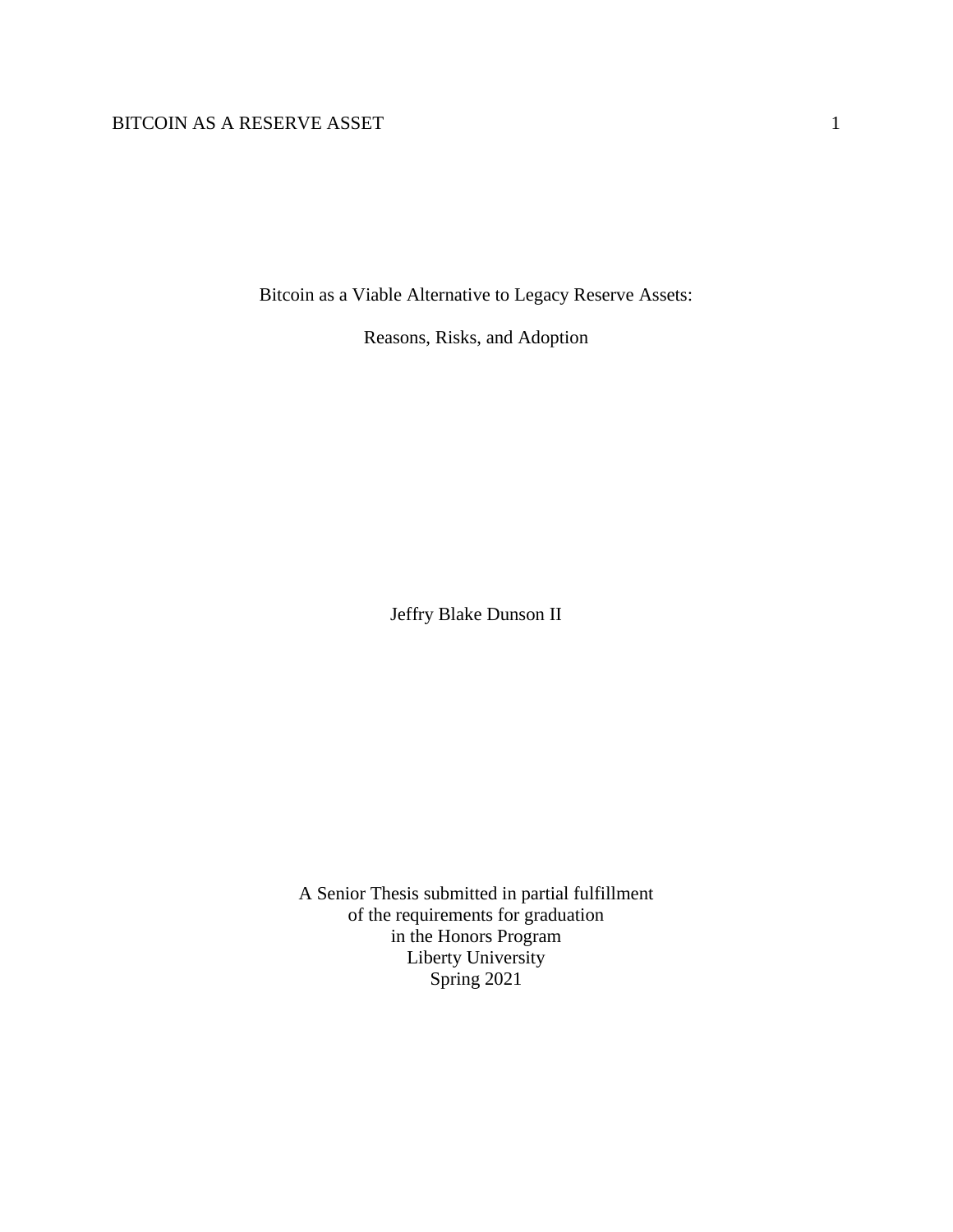Acceptance of Senior Honors Thesis

This Senior Honors Thesis is accepted in partial fulfillment of the requirements for graduation from the Honors Program of Liberty University.

> Robert Tucker, Ph.D. Thesis Chair

\_\_\_\_\_\_\_\_\_\_\_\_\_\_\_\_\_\_\_\_\_\_\_\_\_\_\_\_\_\_

David Holder, Ph.D. Committee Member

\_\_\_\_\_\_\_\_\_\_\_\_\_\_\_\_\_\_\_\_\_\_\_\_\_\_\_\_\_\_

James H. Nutter, D.A. Honors Director

\_\_\_\_\_\_\_\_\_\_\_\_\_\_\_\_\_\_\_\_\_\_\_\_\_\_\_\_\_

\_\_\_\_\_\_\_\_\_\_\_\_\_\_\_\_\_\_\_\_\_\_\_\_\_\_\_\_\_\_ Date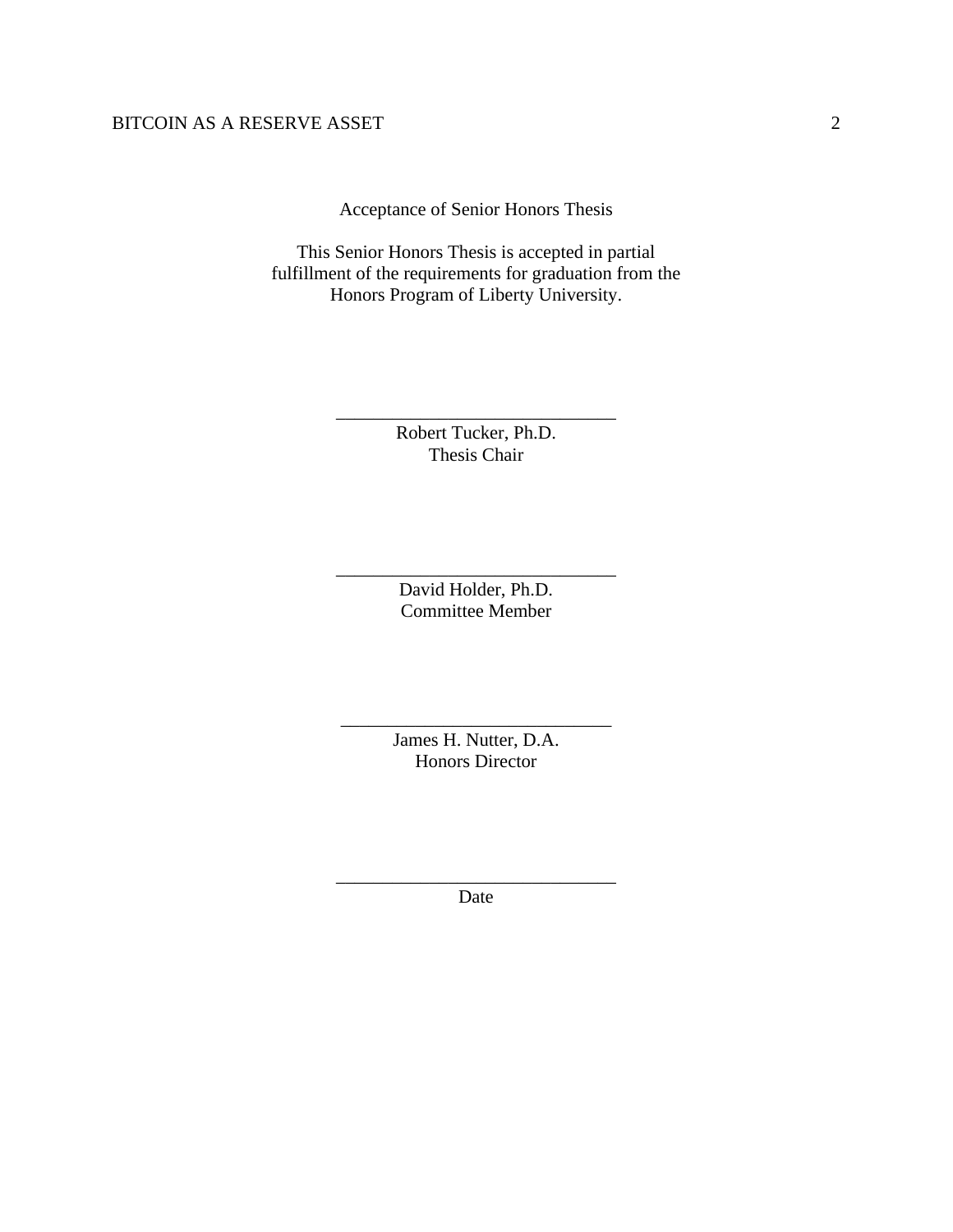# **Abstract**

Reserve assets include commodities, currencies, or other capital held by institutions as a hedge against the fluctuations of external factors. While the United States' rise to power helped establish the US dollar as the most predominant reserve asset of the past fifty years, current events & the fast pace of technological advancement has exposed some limitations in the system. Blockchain technology has allowed for assets with cryptographically verifiable integrity that fundamentally depart from the US dollar standard and has potential to overhaul reserve assets as we know it. The course of this research details the downsides of legacy reserve assets, the cryptographic innovations that make cryptocurrencies a viable alternative, and an adoption framework for interested institutions.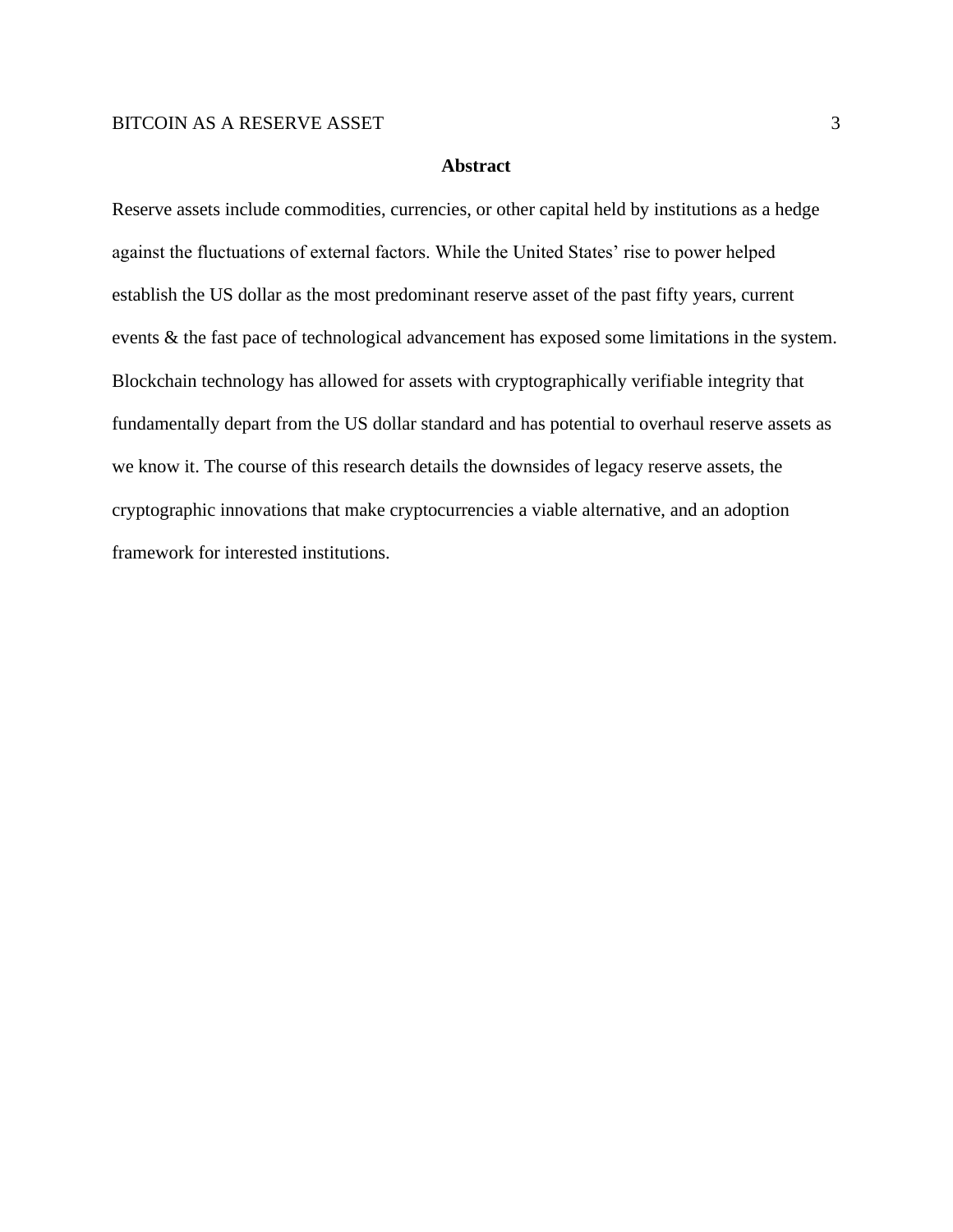# **Bitcoin as a Viable Alternative to Legacy Reserve Assets: Reasons, Risks, and Adoption Introduction**

Reserve assets serve an important role in the balance sheet of many different entities that may hold cash in reserve. These assets are meant to serve as a store of value independent of volatile markets, allowing institutions to preserve their financial standing over time. Most recently, institutions both domestic and international have adopted the US dollar as their most predominant reserve assets. However, the system that supports this is beginning to show its age, as well as acquiring increased risk. Maintaining its status as the world's reserve asset has required continuous devaluation for the dollar, and persistent deficits to its hosting country that have begun to show symptoms which threaten the integrity of the system itself.

The advent of Blockchain technology, and its implementation in the form of cryptocurrencies such as Bitcoin, shows promise to usher in new innovations that may solve some of the risks associated with the legacy system. Despite a multitude of critics, the innovations that Bitcoin brings to the table have won out this far, with soaring demand since its inception in 2008. Its advocates paint a picture of a day when Bitcoin becomes the cornerstone of the global financial system. It is essential that every institution with value in reserve evaluate Bitcoin through the lens of both the risks of the current system, as well as the risks of being left behind by mass adoption.

#### **Historical Background**

The historical context for Bitcoin is essential to comprehending it. If one is to determine whether Bitcoin is the next chapter in the global financial system, proper understanding of the origins and risk associated with the current status quo may be beneficial. Advances in economic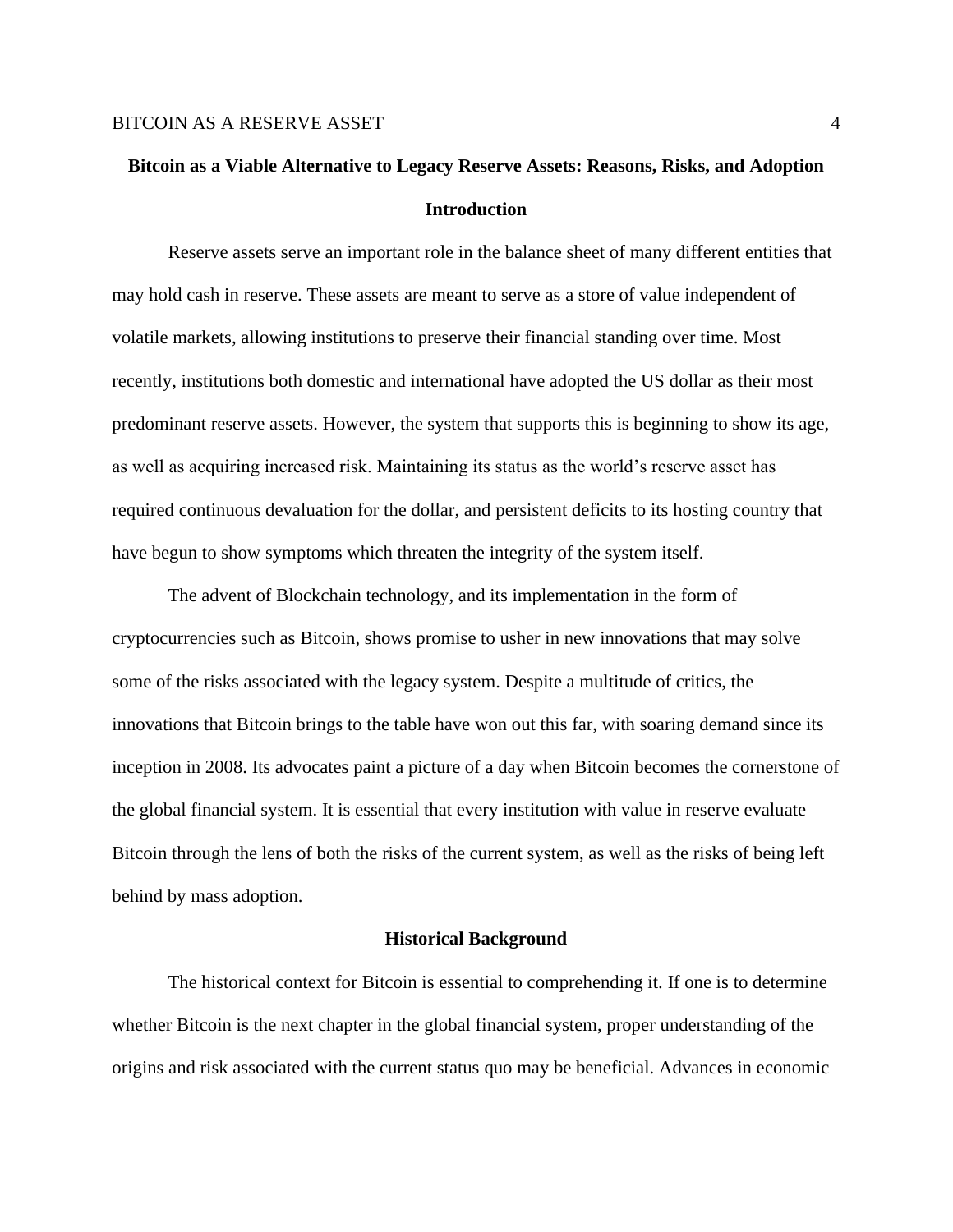technology have generated seismic changes in local and global economies throughout human history, most notably beginning with the adoption of precious metals.

#### **The Gold Standard**

The adoption of precious metals as sound money served as a great technological advancement for trade economies at scale. Divisible, scarce, and long-lasting metals such as gold & silver found use as universal commodities that allowed individuals & institutions to move the fruits of their labor in a much more efficient way, with greater value stability & security. Although more practical than hauling furs, precious metals still held limitations for everyday use, resulting in the creation of a layer of abstraction in the form of paper currencies. These were often issued by private banks, with each note backed by a portion of gold stored in a secure place. The late 19th century saw an international gold standard codified into law, with central banks setting fixed exchange rates between gold and their national currencies (Cooper, Dornbusch, & Hall, 1982).

## **The Bretton Woods System**

European turmoil across both World Wars posed new risks, requiring a safe haven for the stores of involved countries' central banks. Gold was shipped en masse to the United States as it established itself as a global superpower, with home soil untouched by the carnage. This led to what has become referred to as the Bretton Woods system, in which many world governments began to put their faith in the United States to maintain its gold-backed dollar, tying their own currencies to it and holding US Treasuries in reserve (Klimiuk, 2016). This system, however, required the United States to run permanent deficits in order to match global demand for cash. This combined with rising inflation levels saw the weakning of public faith in the system,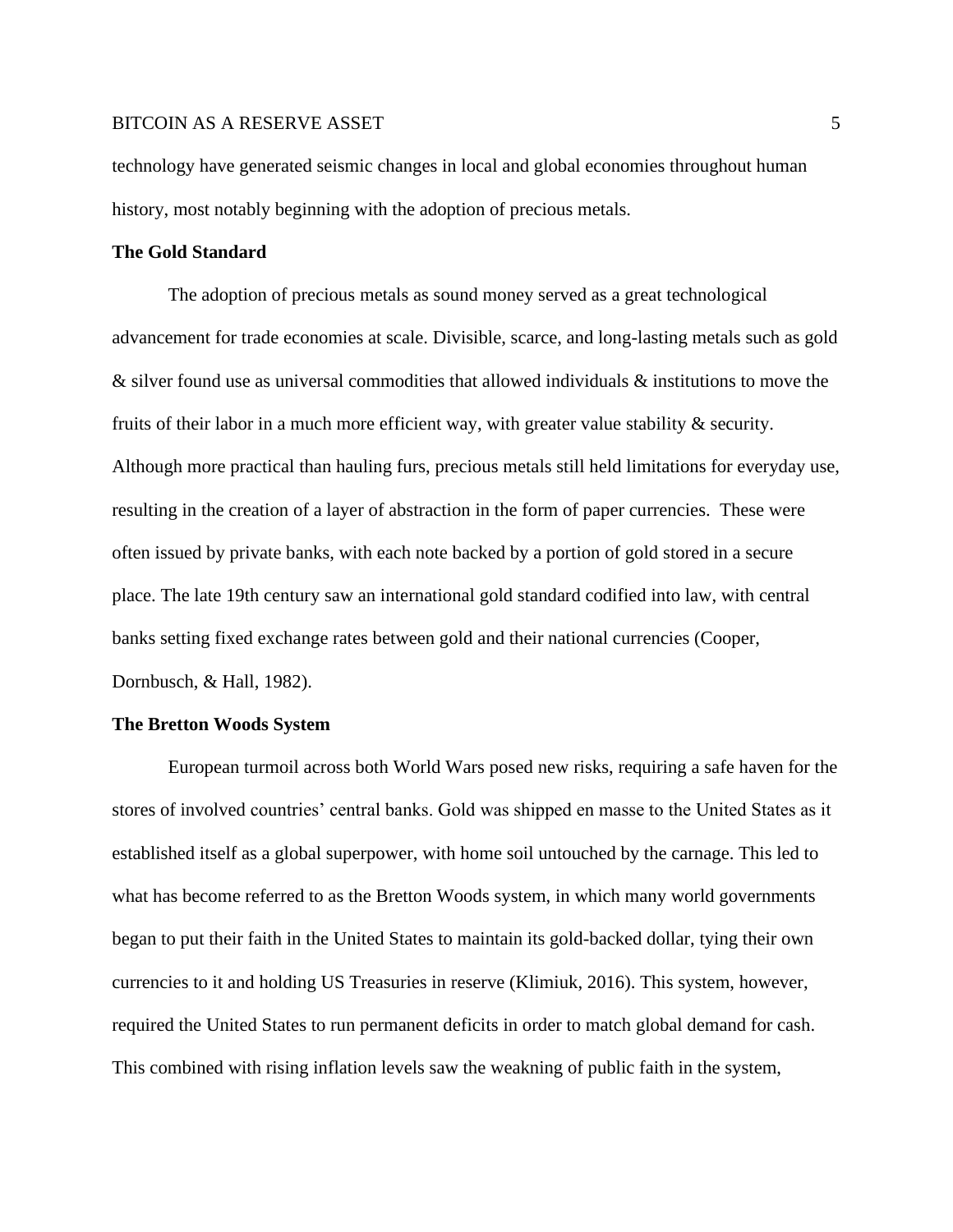causing US gold reserves to shrink and increasing instability. US liabilities eventually exceeded their gold backing, and it was clear a new system would be necessary. President Nixon formally ended the backing of dollars to gold in 1971, causing most world governments to adopt fiat currency models, issuing currency backed simply by faith in the government itself (Bordo, 2020).

#### **Present – the US Petrodollar**

A global system of fiat currencies was functionally flawed, as currencies held no value between countries and faith in a single entity's central bank had been weakened as a result of US inflation. This threatened US economic supremacy, and in response a deal was struck between the United States and Saudi Arabia in 1974. The US agreed to purchase oil from and provide protection to Saudi Arabia, and in exchange the Saudi oil exporters did their business in US dollars & invested heavily in US treasuries behind the scenes (Wong, 2016). This pushed other countries to conduct their international trade in US dollars, reestablishing US economic supremacy and creating a "petrodollar" system that largely continues to this day.

#### **Risks Associated with the US Dollar**

Although simply accepted by most institutions as their only option, the Petrodollar system holds a few key flaws that ultimately make its decline, and the need for a new system, inevitable. The most notable being what has been referred to as the Triffin dilemma, first publicly identified in the 1960s by an Belgian-American economist named Robert Triffin. The Triffin dilemma notes that any country who wishes to serve its currency as a global reserve asset must run a continuous trade deficit in order to provide enough to supply the global demand. The National Bureau of Economic Research ran a review of this dilemma and its implications to the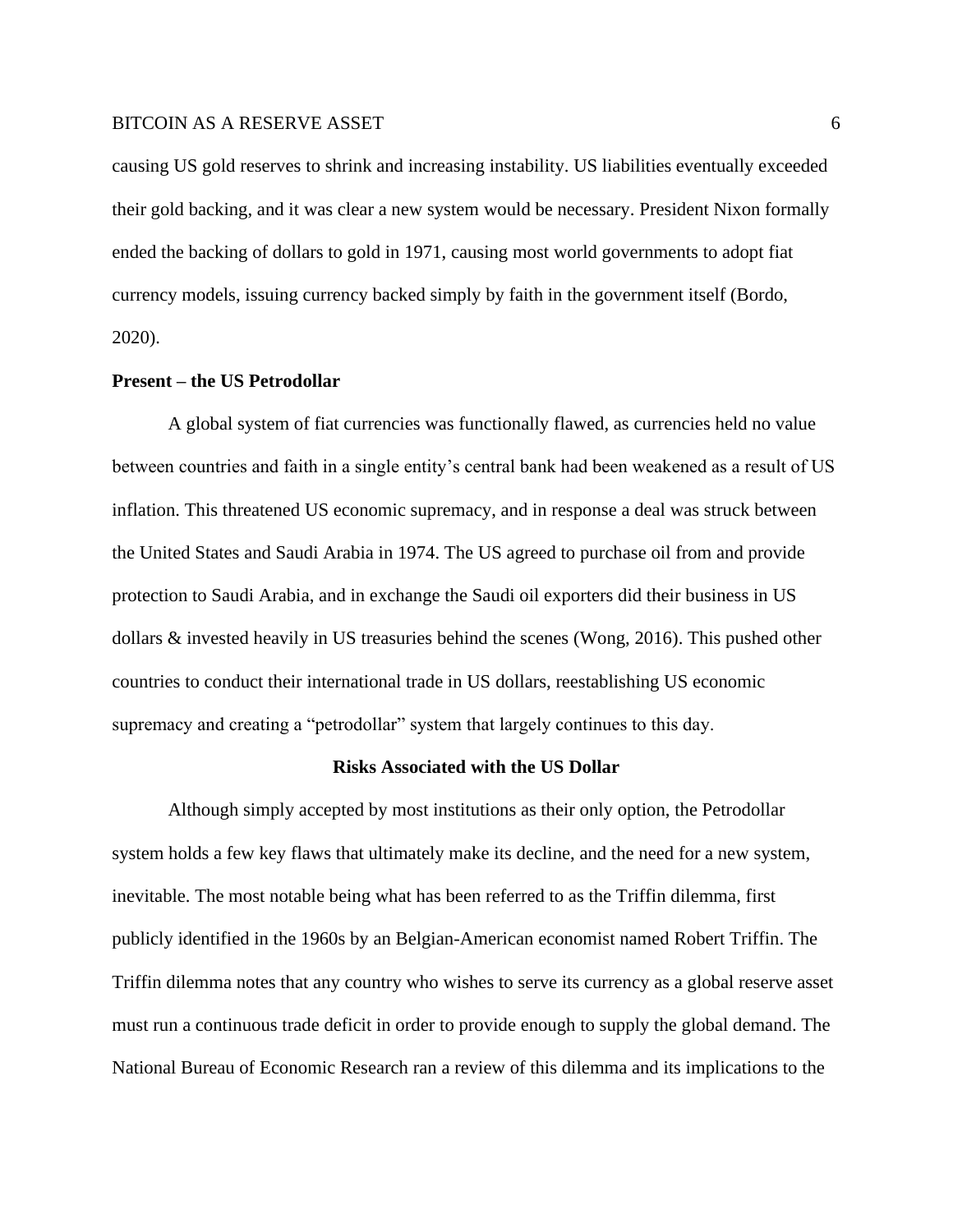current dollar system and came to a grim conclusion: "Since desired reserves rise with world nominal GDP, which is growing faster than US nominal GDP, the growth of dollar reserves will raise US external indebtedness unsustainably. Either the United States will not run the current account deficits, leading to an insufficiency of global reserves. Or US indebtedness wlll rise without limit, undermining the value of the dollar and the reserves denominated in it" (Bordo, 2018, p. 13). This continual trade deficit has taken the United States from once being the world's largest creditor nation, to its largest debtor.

#### **Catalysts**

# *Unrest & Disenfranchisement*

The persistent trade deficit required by Triffin's dilemma has had many ripple effects, but much of the weight has fallen on the shoulders of lower & middle class American citizens. The United States has not built its deficit by outsourcing white-collar jobs, but blue ones instead. As manufacturing jobs have moved overseas, many Americans have found themselves unable to find gainful employment without a college degree. The rapid pace of technological advancement has served as a catalyst for this, allowing small teams of engineers to leverage the internet and create tools & services to feed needs that previously may have employed thousands. Healthcare and Finance are also notable & elite industries that have experienced tremendous growth for those fortunate enough to work in them. Rural areas have been disproportionately affected by this economic shift, as the services and jobs they provide increasingly become less viable, with the best oppourtunities becoming concentrated in large cities. The US Government has a track record of supporting financial elites at the expense of the lower & middle classes, perhaps most notably in the wake of the 2008 market crash, in which Wall Street was infamously granted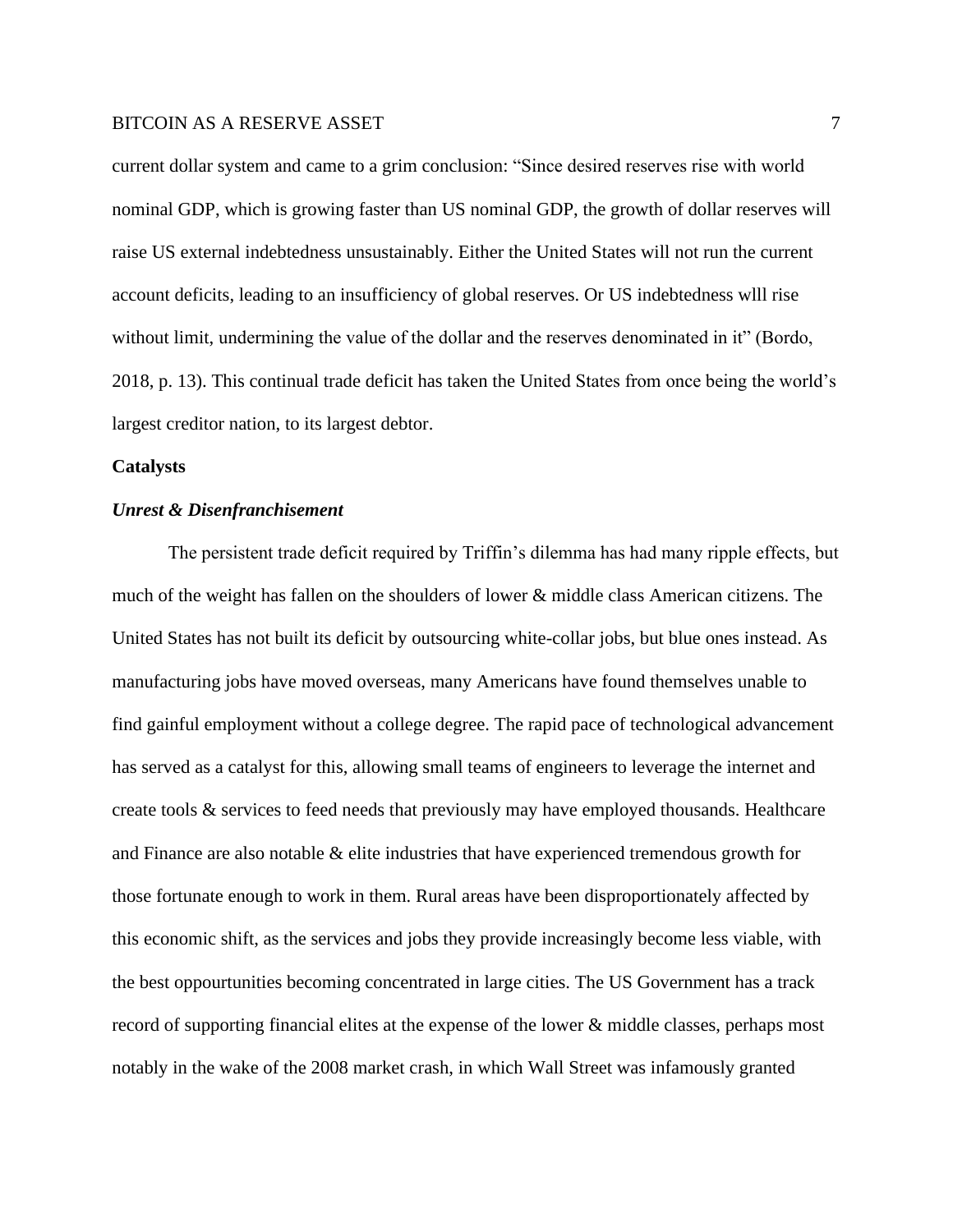billions of dollars in bailouts, while retail investors and everyday American citizens were left to fend for themselves (Horner, 2011). Wealth has become increasingly concentrated among the top 1% of citizens, while the bottom 90% face wages that have not kept pace with worker productivity and increases in family expenditures. This has led to increasing unrest and populist movements on all sides of the political spectrum (Dalio, 2021).

The United States is not unique in its experience of the effects of the current monetary system. Fiat currencies that are persistently devalued require constant competition among the financial elites to ensure the future of their status is secure. These elites have few incentives to invest in their local communities and governments, and the divide continues to grow. The lower classes see the wealthy as having the ability to fly private, work in offices high above the deteriorating streets of their cities, live in cleaner air, and shelter their lifestyles in order to separate themselves from the harsh realities of their less fortunate peers. The United States and United Kingdom are some of the wealthiest countries in the world, with extremely sophisticated healthcare systems, and yet they face declining life expectancy (Ho, 2018). Much of this can be attributed to growing disenfranchisement and deaths of despair, particularly among young Americans without a college degree. Rates of alcoholism, suicide, and opioid abuse have skyrocketed as these Americans find themselves with limited upward mobility and a system that has failed them (Case, 2015).

Public unrest has dramatically increased globally as the middle and lower classes have grown increasingly frustrated with their perceived mistreatment by society. Populist leaders such as Donald Trump in America and Jair Bolsonaro in Brazil have risen to power under the promise of change and fighting the establishment. Social and political movements have deteriorated into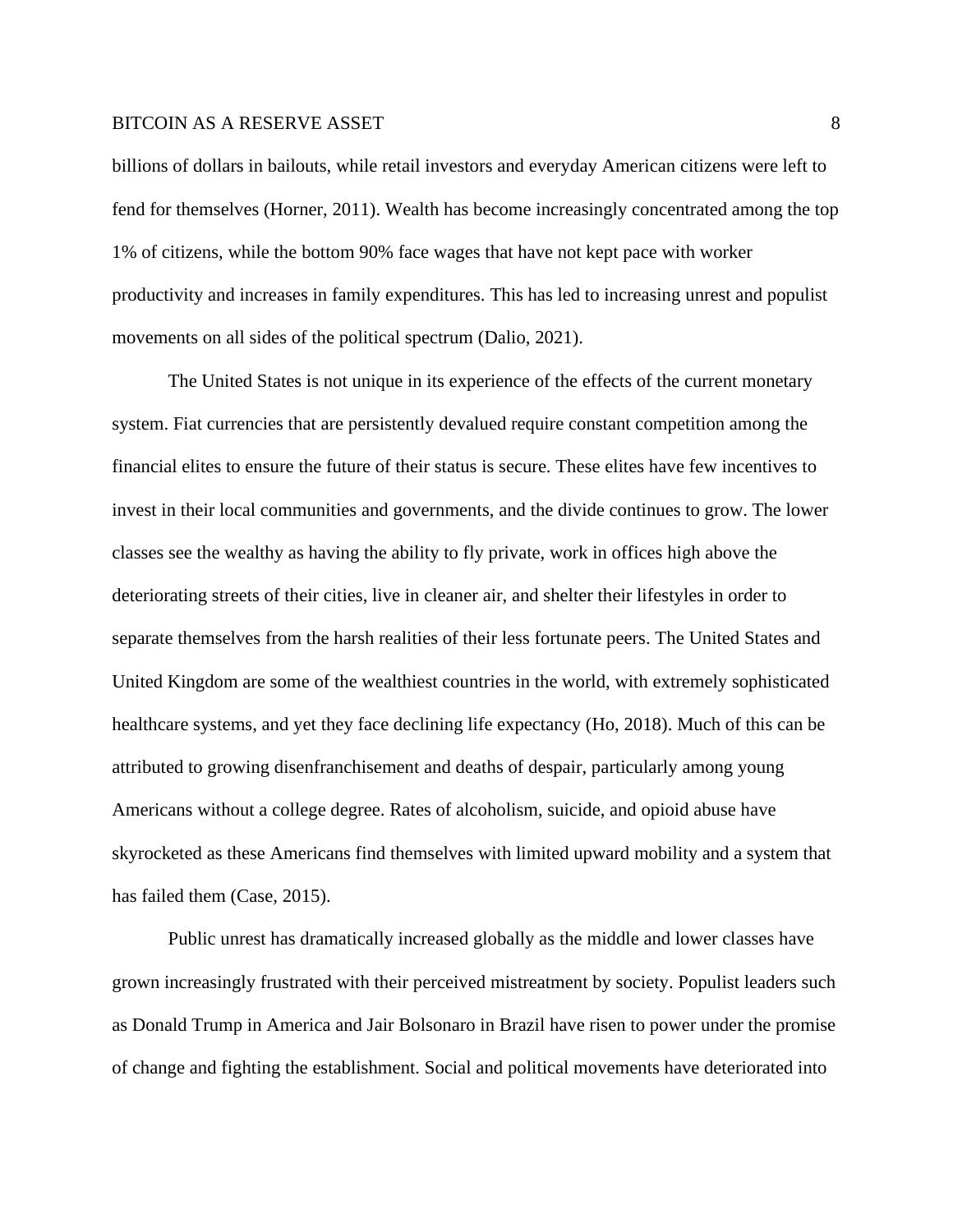violence & anarchy, whether it's conservative Americans marching on their own Capitol, the Yellow Vest riots in France, or hundreds of thousands of Black Lives Matter members and supporters taking to the streets in the middle of a global pandemic. This unrest has also been seen online  $\&$  in the financial markets, a notable recent example being the targeted attack on Melvin Capital Management, a prominent investment management firm with assets in the billions. Users of r/WallStreetBets, an online forum community, managed to rally millions of retail investors to inflate the price of shares in GameStop Corp and trigger a short-squeeze. This caused Melvin to take a 53% loss in capital in a matters of days (Chung, 2021). Many of these retail investors were motivated purely by a desire to disrupt Wall Street elites, regardless of the cost to themselves in the inevitable crash that followed (Mosley, 2021). Sentiments like these potentially pose a great risk to the integrity of the US dollar, as a growing portion of the population has called for an overhaul of the financial system.

#### *Foreign Competition*

While the United States represented as much as 40% of the global GDP in 1960, its share of the global economy has steadily declined ever since, hovering around 20% in 2016, and lower today (Patton, 2016). While the country's GDP is still a disproportionate share in terms of population size, the reality is that global economy growth continues to outpace that of the US. This decreases the reliability of the US dollar as a barometer for the global economy on a yearly basis. Additionally, US competitors such as Iraq, Russia, and China have waged war against the dollar in a variety of ways. All three have intentionally and dramatically reduced their business dealt in US dollars, with Russia specifically dropping the US dollar in their export dealings from nearly 100% to less than half that (Doff, 2020). Iraq attempted to do this as well when Saddam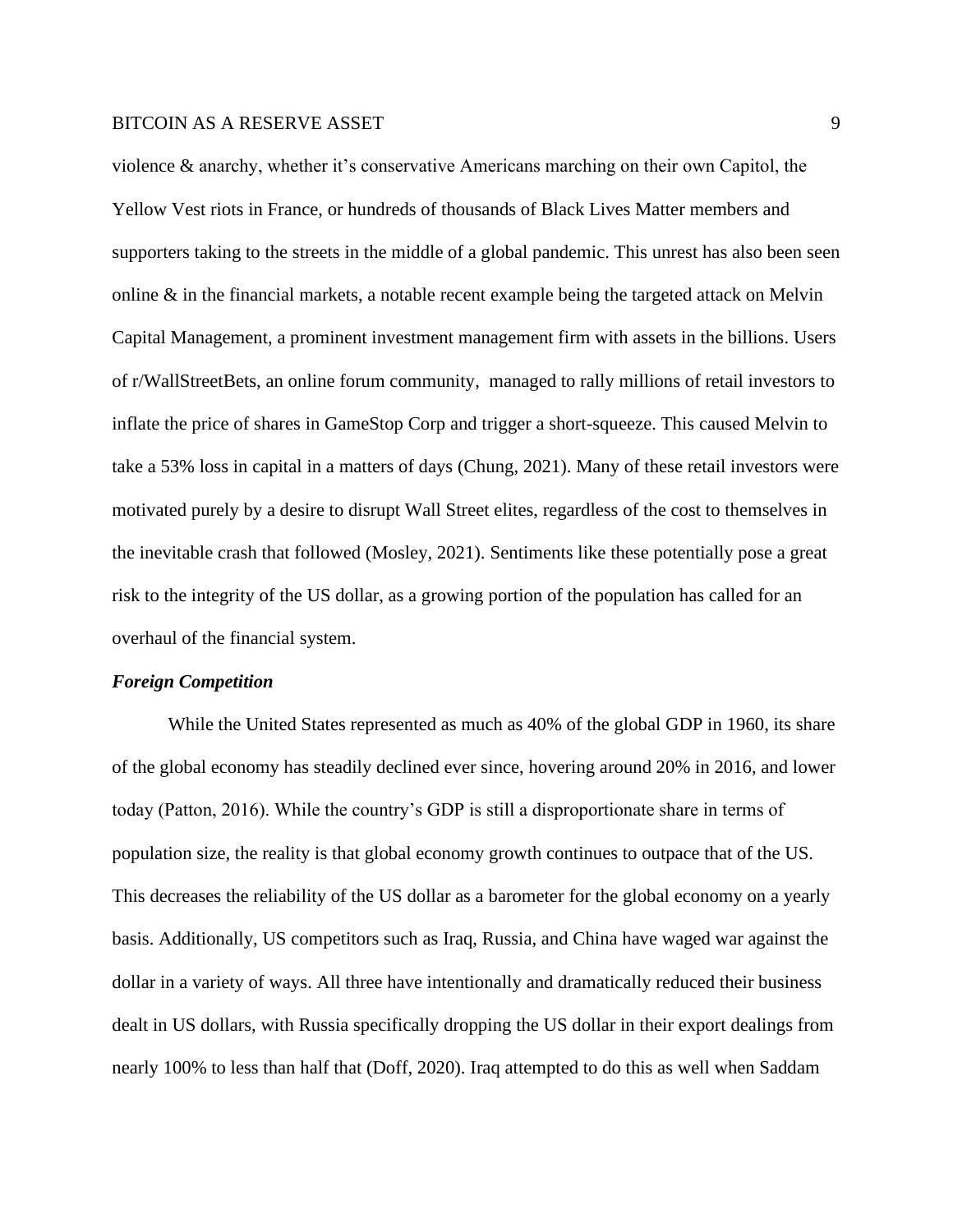Hussein de-dollarized Iraqi oil. The United States made the decision to invade Iraq and remove Hussein from power in the following years, but this is not a pattern that one should expect to be replicated against the likes of larger superpowers. China announced its decision to dramatically decrease its investments in the US treauries in 2013, and has focused instead on acquiring foreign debt through trade surpluses & financing of international infrastructure projects ("PBOC Says..", 2013). Holders of the US dollar or treasuries as a reserve asset must understand the risks of these superpower struggles.

#### *COVID-19*

COVID-19 has served as a catalyst for accelerating both symptoms and negative public sentiment surrounding the sustainability of a permanent deficit. The US Government has poured trillions of dollars into fiscal stimulus  $\&$  aid in order to try and keep its economy afloat despite massive lockdowns & supply chain disruptions. The funding for this came simply by injecting more cash into the economy, resulting in a nearly 20% increase in US dollars circulating worldwide ("Money Stock Measures..", 2021). This is expected to increase even more, as the government recently passed a \$1.9 trillion stimulus bill (data will be available by final draft). With COVID-related restrictions pushing the American public out of brick & mortar businesses and onto the internet more than ever before, growth in the tech sector has skyrocketed, accelerating the rate at which the gap widens between those privileged enough to be a part of it, and those potentially left behind. Similar to the 2008 market crash, many believe those that have benefitted the most from government relief efforts are largely those who needed it the least. Additionally, the US Federal Reserve has been acquiring its own US Treauries at unprecedented rates, buying nearly \$1.8 trillion worth in 2020 ("The Federal Reserve..", 2021). This is highly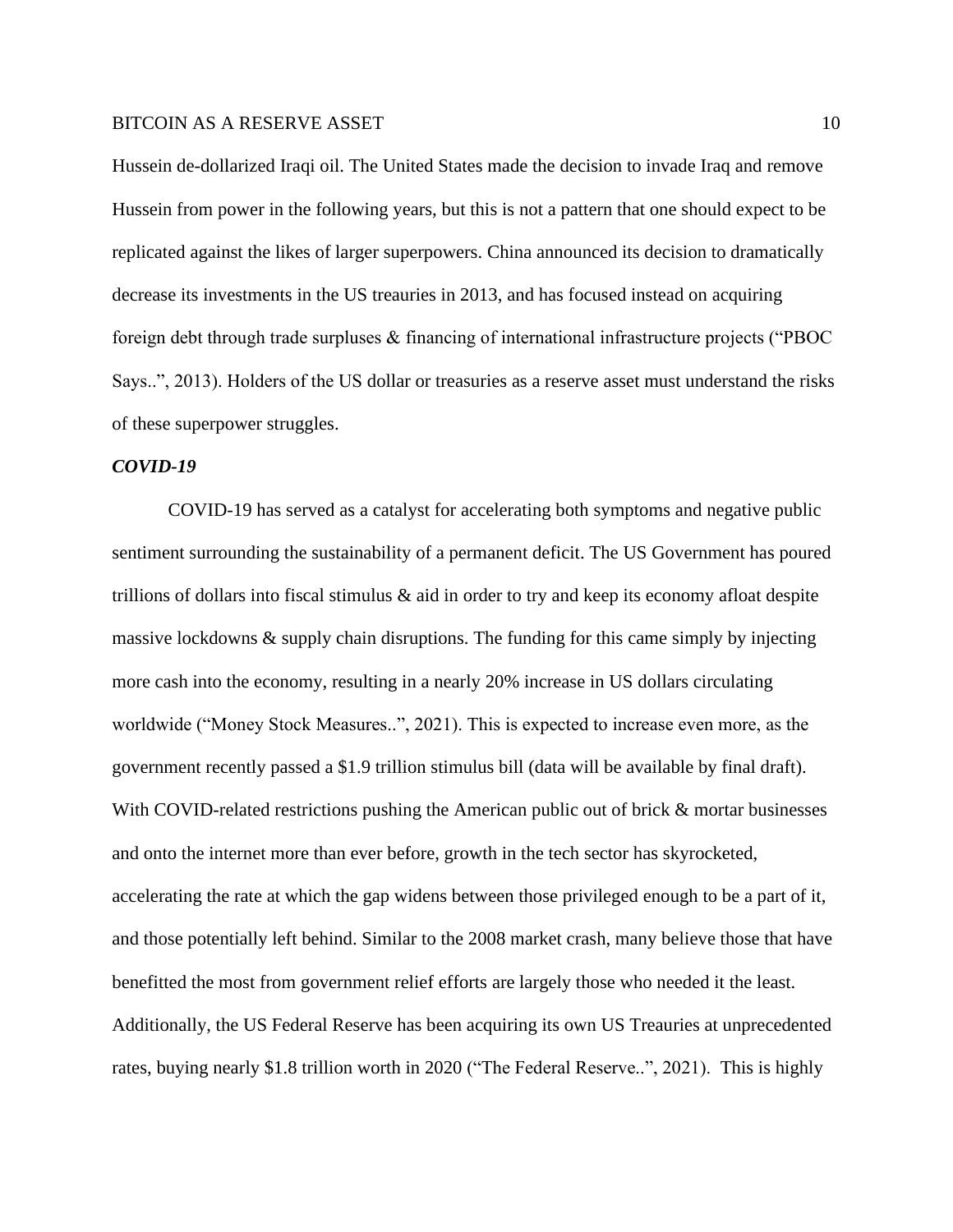concerning to many, as in an effort to inject cash into the economy the US is increasingly leaning against itself for support.

#### *Technological Growth as Means for Individual Sovereignty*

COVID-19 has greatly accelerated another indirect threat to the power of the US dollar. Remote work techniques & technologies were quickly pushed into the light as the result of statewide lockdowns, with many workers not returning to their offices in over a year. While many companies were considering making jobs remote-optional prior to COVID-19, it quickly became an absolute necessity for survival. Many companies have decided to keep these measures permanently in place, making remote work an option for all employees at any time (Armstrong, 2020). As the technologies and development methods for this become more robust, it will become easier each year for a company to eliminate brick and mortar offices and be run entirely on the cloud. This poses a threat to any first world economy, as companies will then have their pick of business registrations anywhere in the world, meaning countries could be in constant competition to see who can become the most appealing destination. Inklings of this have already begun to manifest themselves, with corporations such as Apple incorporating themselves in small island nations in order to shield hundreds of billions of dollars in profits from the IRS (Drucker, 2017). With small nations putting their citizenship on sale, increased access to international transportation, internet-hosted companies, and cryptocurrencies shielded from government eyes, it is easy to see a future where individuals hold the power to choose who governs them. The structure of the United States government has grown too large in size and reach to be able to compete with small nations that build themselves on low taxes and regulationfree trade. Individuals and organizations who wish to protect the integrity of their financial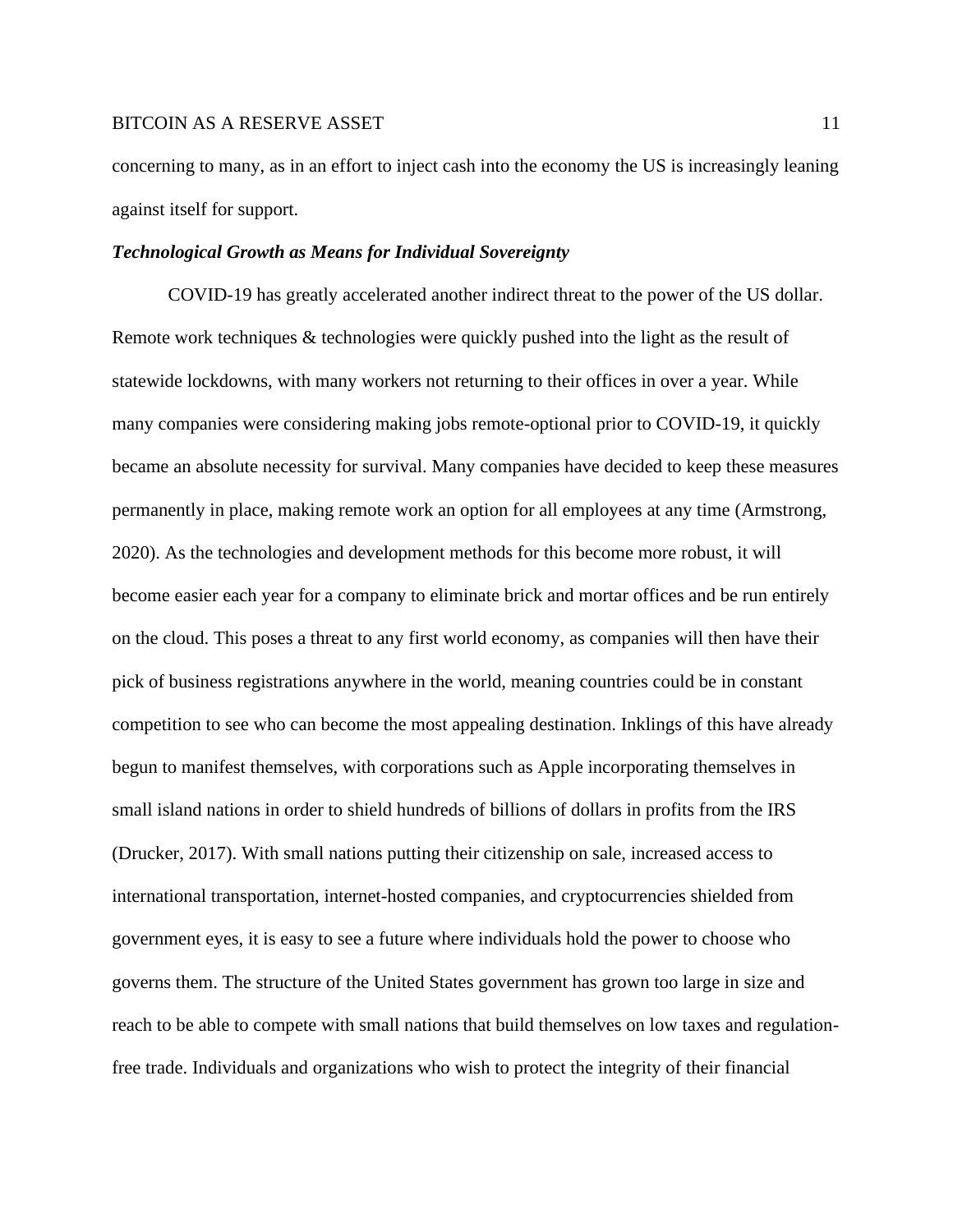reserves must be cognizant of this potential shift, and can derisk themselves by adopting stores of value independent of any nation state.

#### **Risks - Conclusion**

Institutions seeking to hold reserves in the US dollar today face a number of threats to the value of their assets, including rising inflation, weakening purchasing power, declining usage globally, negative sentiment & unrest towards its backing party, international competition, and emigration of participants into digital  $\&$  international economies. Individual  $\&$  organiations may want to consider looking into alternative reserve assets with scarcity  $\&$  value unaffected by thirdparty forces. Many have pointed to gold as a solution to this problem, but gold is difficult to store and transact, and carries the risk of fluctuating supply entering the market. The digital space shows promise to generate a viable alternative, with decentralized cryptocurrencies demonstrated verifiable scarcity, high levels of security, easy divisibility, and frictionless transactions between any two internet-connected devices.

#### **Bitcoin as a Proposed Solution**

In 2008, an individual or group under the pseudonym of Satoshi Nakamoto published to a cryptography mailing list, *Bitcoin: A Peer-to-Peer Electronic Cash System*, a whitepaper for a proposed peer-to-peer (P2P) network that could facilitate "a system for electronic transactions without relying on trust" (Nakamoto, 2008, p. 8). The network was launched on January 3rd, 2009 with the creation of what is referred to as the genesis block, the first data link in a chain that now spans hundereds of thousands of blocks. The genesis block contained an embedded text of "The Times Jan/03/2009 Chancellor on brink of second bailout for banks" (Redman, 2020). Many have interpreted this as a commentary on the instability of fractional-reserve banking and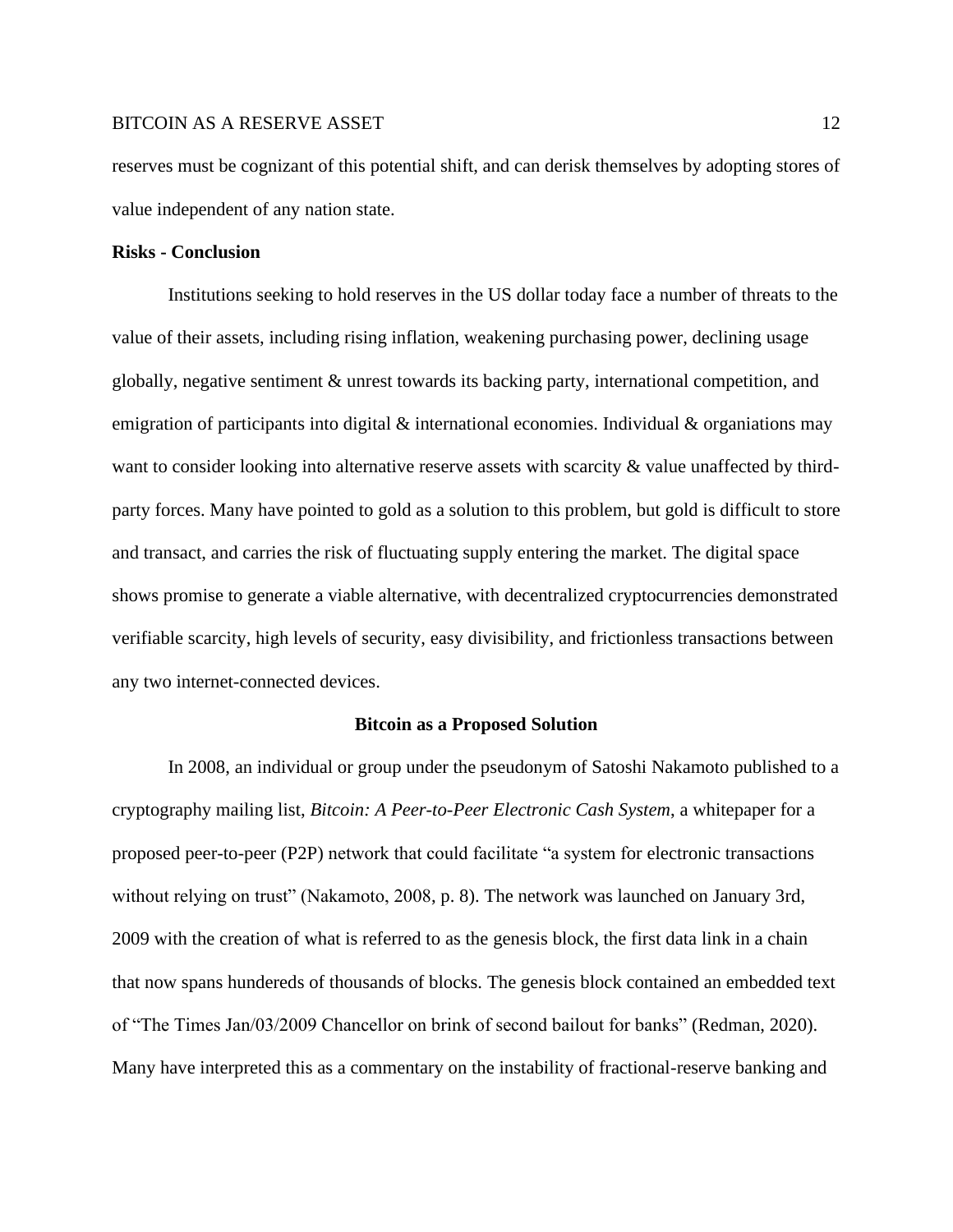the handling of the 2008 financial crisis. Regardless of Nakamoto's original intentions, Bitcoin has grown immensely, both in terms of fiscal adoption and network size. Nodes number in the tens of thousands, with locations all over the globe (Best, 2021). Bitcoin's market capitalization at the time of this writing is just over \$653 billion US dollars ("Crypocurrency Prices…", n.d.).

# **Core Properties**

Bitcoin operates on the foundation of blockchain technology, which introduces the concept of linking "blocks," or segments of data finite in size. This is done by generating a hash for the preceding block in the chain and placing it in the data of the current block. This creates a chain that is immediately broken when any attempt to modify a past block is made, allowing a level of data integrity that was previously unprecedented. Bitcoin leverages this to create a distributed ledger, stored on thousands of nodes around the world, that stores transaction data for every bitcoin ever created. Wallets are applications or files that provide access to multiple bitcoin addresses, which are 34-character strings of letters and numbers. Each address can store a balance of bitcoin, much like a bank account. Users can generate as many addresses as they would like, and it is considered best practice to only use one per transaction. When an address is created, a key pair is created consisting of a private key for the user to keep secret, and a public key that can be shared at will. These keys are long strings of letters & numbers that serve multiple cryptographic purposes. Messages signed with a private key can have their integrity verified with the public key. Addresses are unique public keys, and the private keys are stored on the wallet. Public keys are used to receive bitcoins, while private keys approve transactions to spend them. Once a transaction is created and digitally signed, the entire bitcoin network verifies its integrity through a consensus algorithm, ensuring that no one can spend bitcoins they don't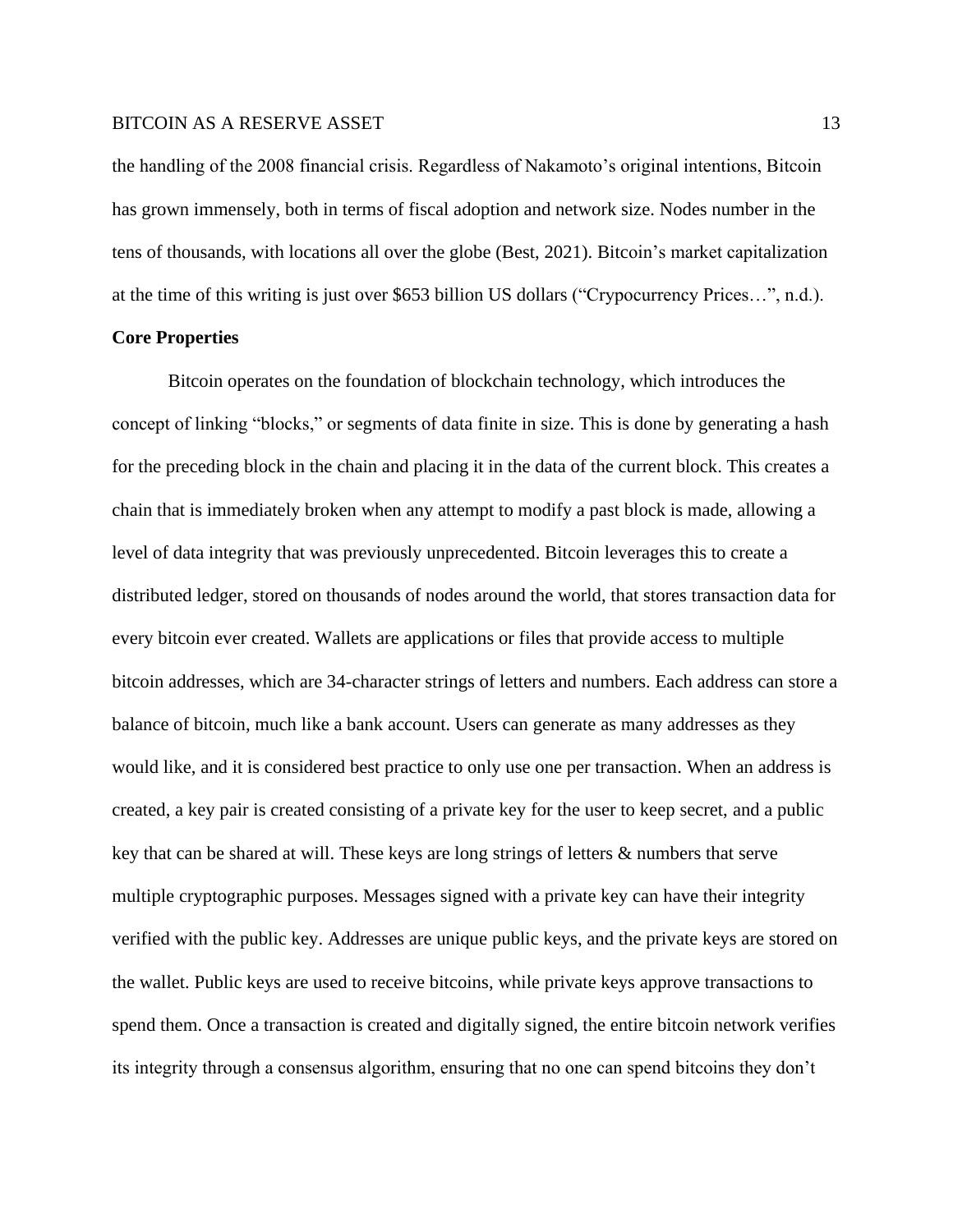have ("How Does..", 2020). Every member of the network runs code locally to continuously audit transactions, making it a highly resilient verification system. The rate at which Bitcoins are distributed is programmed to decrease on a regular basis with the block creation reward cut in half every 210,000 blocks, which roughly equates to every four years. Wallets to store these coins can be found in a few different forms, being considered "hot" (Internet-connected), or "cold" (Internet-independent), as well as having the capacity to be hardware or software based. This innovation in the use of cryptographic hashing  $\&$  signatures has created what many call the first mathematically verifiably scarce asset in history, with a maximum supply of 21 million bitcoin.

## *Storage*

**Software Wallets.** Most software wallets hide the user's private keys from prying eyes, only permitting individuals with the right wallet password or biometric identity to access them. Some developers have taken things a step further, supporting transactional features such as Simplified Payment Verification (SPV), or anonymity-boosting services known as "mixing," in which coins are exchanged in an anonymous pool to reduce traceability. Some wallets support a singular cryptocurrency, while others can store hundreds of different types of coins. Software wallets are most commonly found on both desktop and mobile platforms, but in theory could be hosted on any programmable device.

**Hardware Wallets.** Hardware wallets have grown popular among the cryptocurrency faithful due to their ability to be completely isolated from the internet, thus placing private keys out of the reach of hackers that don't have physical access. There is a widespread belief that in order to truly own your cryptocurrency you must have your private keys physically in hand.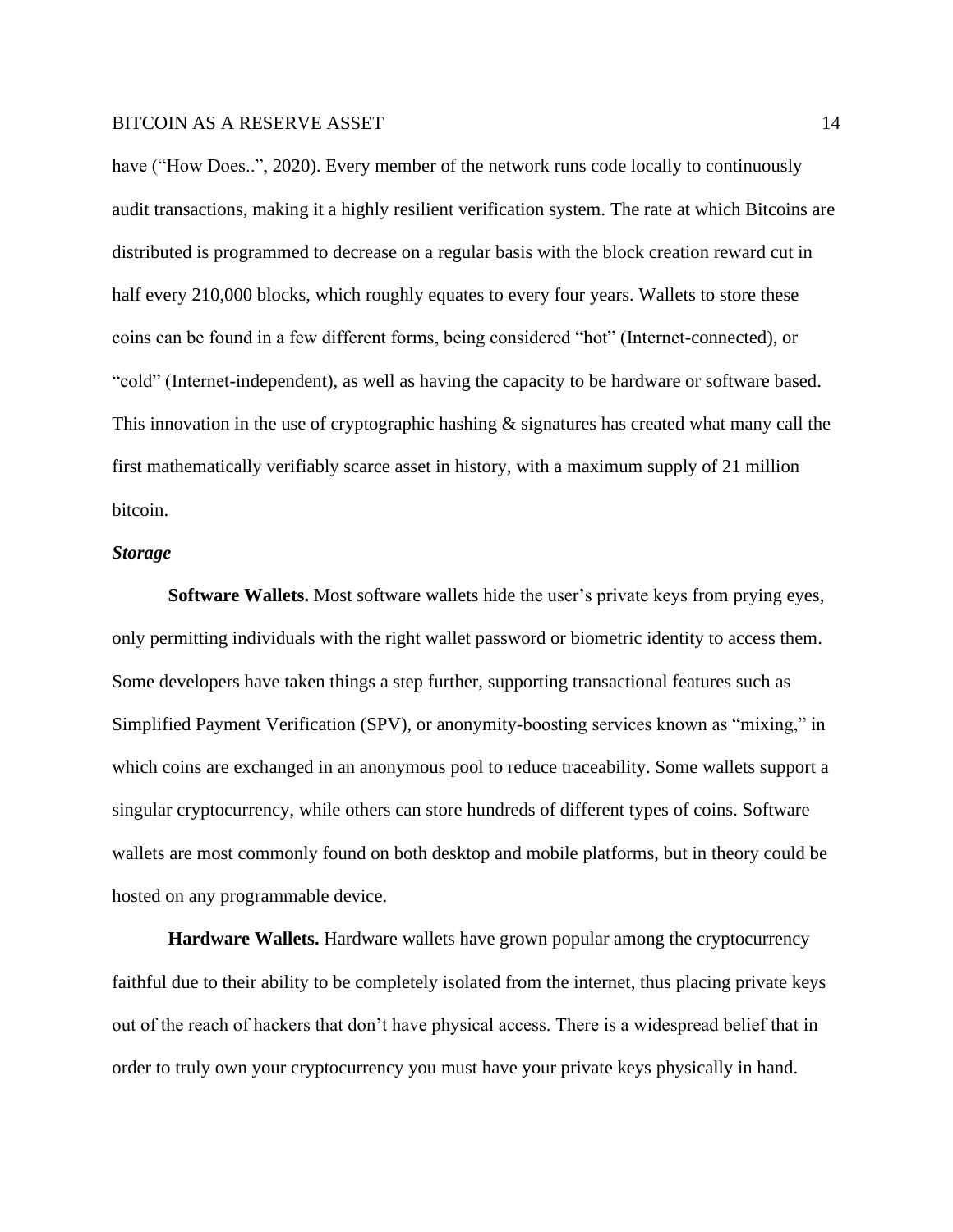Cryptocurrency exchanges, high net worth individuals, funds, and banks all typically store their keys on hardware wallets locked behind closed doors. A hardware wallet can take a variety of forms, from a QR code printed on a piece of paper to high-tech solutions that can cost hundreds of dollars. Perhaps the most prominent manufacturer of hardware wallets is Ledger, which has produced a number of wallets capable of interfacing with its software product, Ledger Live. Hardware wallets typically support a lower number of cryptocurrencies than software wallets, but many still carry support for multiple coins.

**Banks & Brokerages.** An appealing option to many retail investors and institutions is to entrust the custody of their Bitcoins to a third-party bank or brokerage. These are often insured, and in some circumstances can offer greater security & peace of mind. Popular exchange options have included CashApp by Square, PayPal, Coinbase, and Gemini. More traditional financial products have included the Grayscale Bitcoin trust, which holds over 600,000 Bitcoin in a product regulated by the SEC, and BNY Mellon, America's oldest bank, which made waves in February 2021 when it announced that it would begin custodying Bitcoin for its clients (Baer, 2021). It is important for institutions evaluating their options to consider that there are tradeoffs when dealing with regulated third parties. Brokerages are heavily subjected to anti-money laundering regulations, which potentially requires them to disclose identities, holdings, and transactions to government entities if requested. Any Bitcoin held by a third party is also potentially subject to breaches of said third party, it is important that a thorough review of the risks involved be conducted on a case-by-case basis.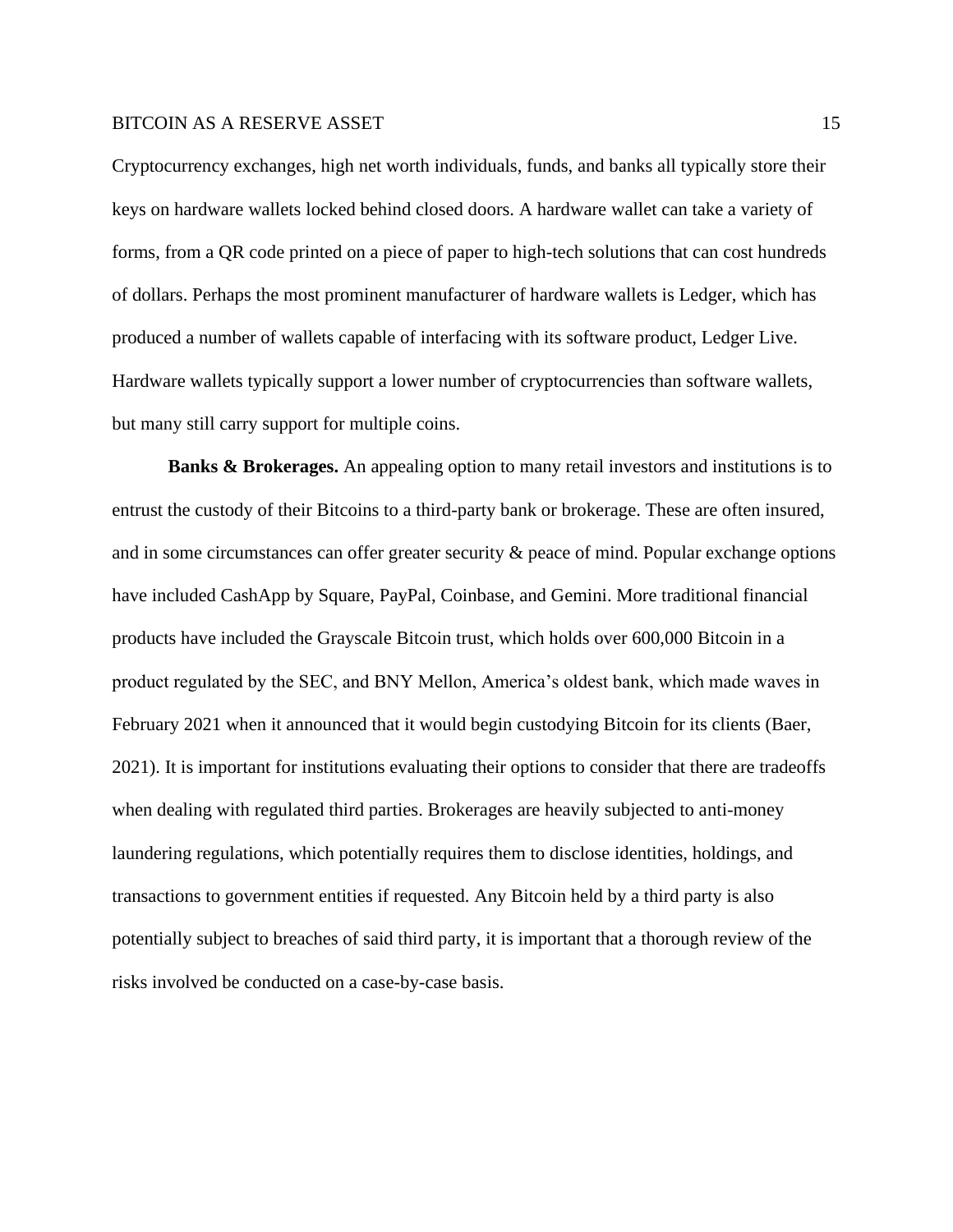# *Transactions*

Transactions within a bank or exchange naturally are technically dependent on said entity's internal systems, but for those custodying their own Bitcoin there are a few different options in terms of transacting their Bitcoin. Bitcoin Core is the base Bitcoin source code and ultimately serves as the final say, but enhanced protocols have been built to attempt to facilitate more versatile functionality or faster, lower-fee payments. These most notably include SPV systems such as Electrum, as well as the Bitcoin Lightning Network.

**Bitcoin Core.** Bitcoin Core is the base layer of the Bitcoin network, a distributed blockchain verified by a robust consensus algorithm. Bitcoins are not represented by solid data, but transactional records are kept that can be used to determine the balance of each address. In order to initiate a transaction, node operators must input three values. The first is the input, or the address from which the sender initially received the bitcoin they would like to send. The second is the amount, which is the quantity of bitcoin to send in the transaction. Bitcoins are highly divisible, with many in the community considering one millionth of a coin to be the lowest standard increment, also known as a Satoshi. The third value is the output, or the public address that the sender would like to send their bitcoins to. This transaction is then signed with the sender's private key. Once this process is complete, the transaction is sent to the network, where the miners verify that the private key gives the sender the authority to send the bitcoins, and then add the transaction to the blockchain. Transactions on Bitcoin Core are not instantaneous, as most wallets require multiple network confirmations to verify the integrity and success of the transaction (Nakamoto, 2008).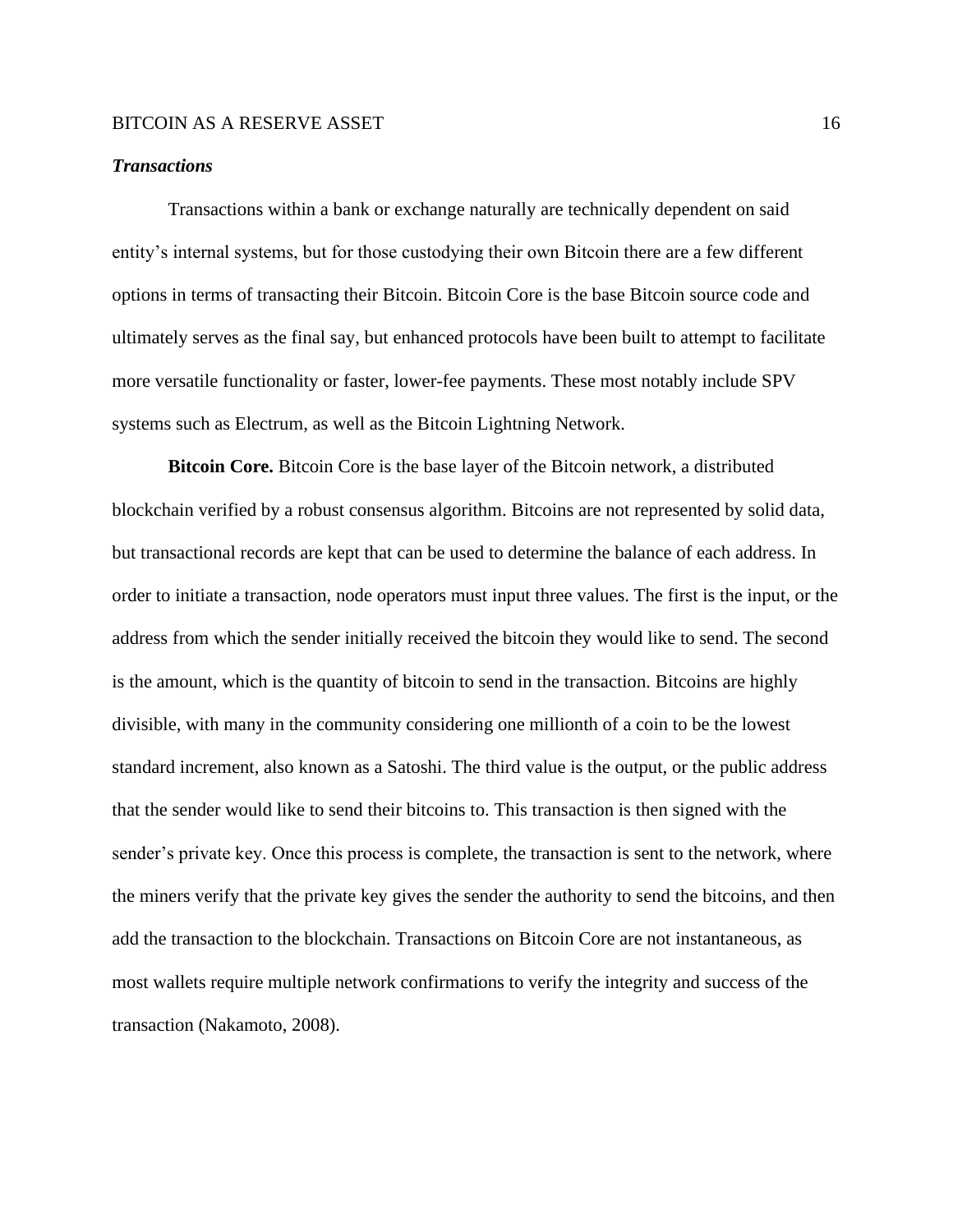**Electrum**. Simplified Payment Verification (SPV) was a mechanism proposed in the original Bitcoin whitepaper as a way to make everyday wallets more lightweight. While the Bitcoin core network operates on a peer-to-peer configuration, with all nodes on equal footing, SPV systems like Electrum operate in a client/server configuration. The wallets operate as clients, and connect to a network of servers which then connect to each other in a P2P format. This makes the client dependent on the server network for transaction verification, but benefits the client as it no longer has to dedicate the processing power needed to operate as a full node on the Bitcoin Core network ("Electrum Bitcoin Wallets…", 2019).

**The Lightning Network**. The Lightning Network serves as a second-layer abstraction on the Bitcoin Core network, in a different way than Electrum's implementation of SPV. Lightning creates a shared Bitcoin address between two parties, with mutually agreed upon shares of its balance. These shares can only be changed at the consent of both parties through a cryptographic invoicing mechanism, allowing transactions to occur off the blockchain. These transactions are not verified by the chain-wide consensus algorithm, but solely between the two parties. For example, each party could both deposit 1 BTC into a shared address, and if individual A wanted to make an instant payment to individual B, all they would have to do is agree that the proportions shift to a balance of 0.9 BTC for individual A and 1.1 BTC for individual B. Either party can withdraw their agreed upon portion at any time, which formalizes the balances of both parties on the Bitcoin Core ledger. By creating these "channels" between many different clients, a new network can be created that supports instant payments, without the scaling & speed limitations of the public ledger. This is widely considered to be the next step in the evolution of Bitcoin, and shows promise to usher in further adoption (Poon, 2016).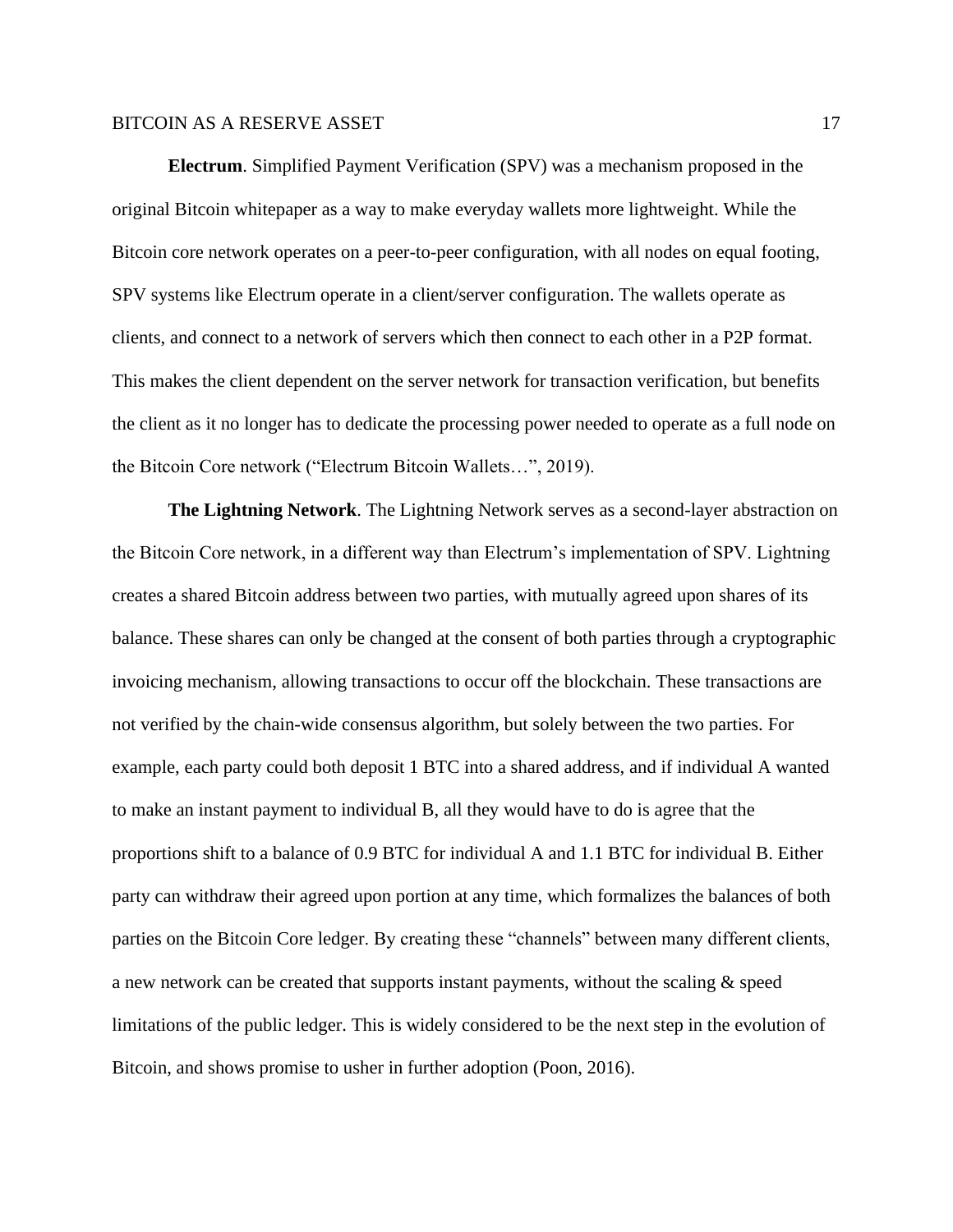#### **Security Threats & Rirks Associated with Bitcoin**

Although Bitcoin Core's protocol is by its very nature secure, it is important that institutions assess the risks & security threats associated with Bitcoin. Effective custody of private keys is paramount, but ultimately faces the same challenges  $\&$  need for vigilance of any other private data. Any abstraction laid over the Core network provides a new attack surface & presents unique security challenges, potentially manifesting themselves in large losses for trusting users.

#### **Direct Wallet Attacks**

The key item of interest for most users is protecting their private keys. If these keys are compromised, attackers can spend the victim's balances at will, with no need for consent or proximity. Wallets are simply a software or hardware abstraction designed to conceal a user's private keys, so it is important that users evaluate the risks associated with trusting a wallet developer or manufacturer. Software & hardware security mechanisms can vary widely, and are often proprietary in the interest of security, at times making it difficult to assess their trustworthiness. Past breaches and current penetration tests should be consulted to fully understand the risks, attack vectors, and actions that lead to key compromission.

#### *Attack on Electrum Infrastructure circa 2018*

In 2018, attackers conducted a Sybil attack on the Electrum network by flooding it with malicious nodes masquerading as legitimate ones. They were then used to take advantage of the fact that error messages from a server to a client regarding a transaction were transmitted in arbitrary rich text. Malicious servers would block transactions and reply with a fake update messges deceptively informing the user that they would need to update their client to continue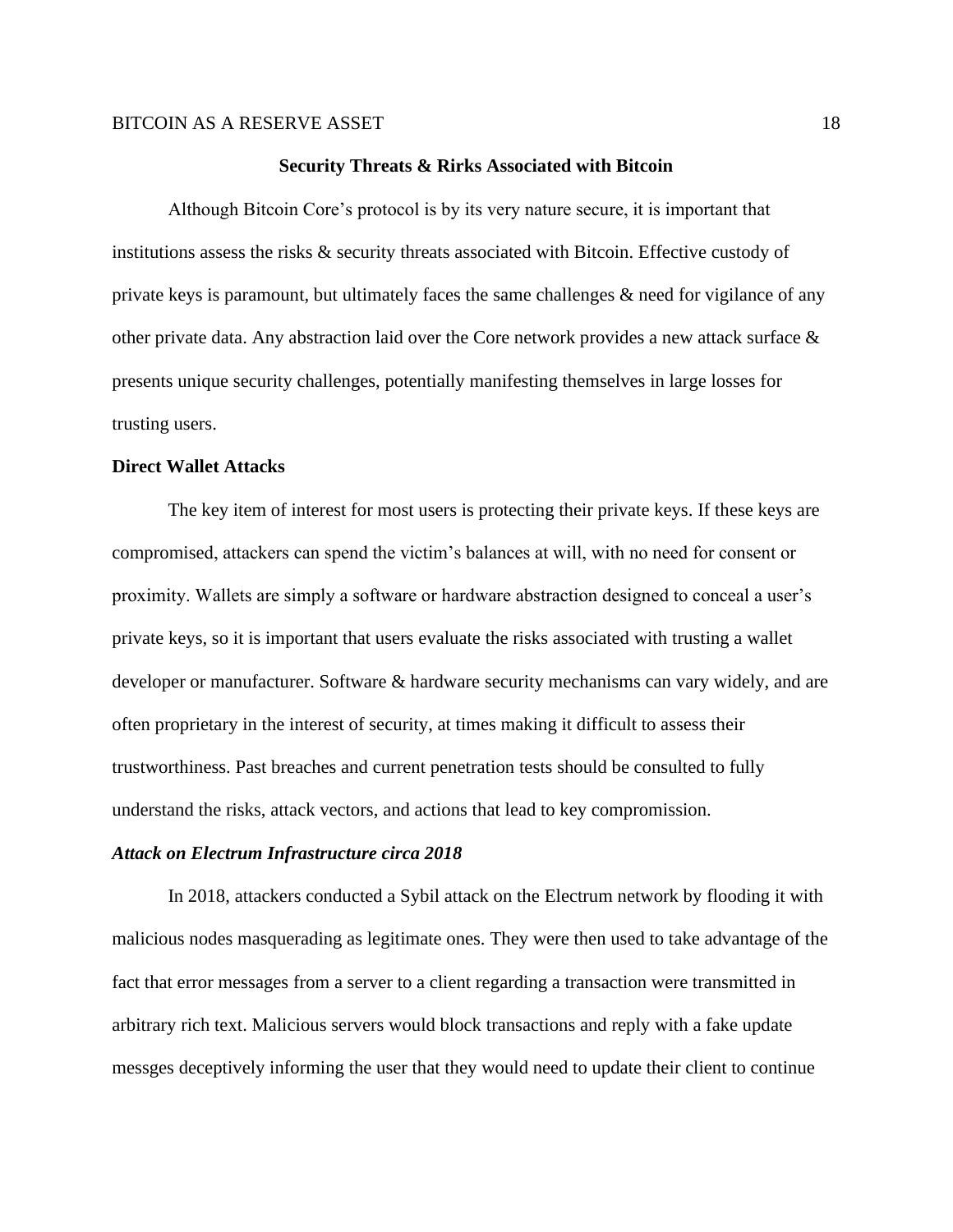using the network, with a link to a convincing website populated with malicious clients. Attackers set up enough servers on the P2P network that the likelihood of connecting to a malicious one became very high. Once users downloaded a malicious client, their private keys would be uploaded to an attacker-run server and their coins immediately transferred out of their account ("Electrum Bitcoin Wallets…", 2019). It is estimated that this attack cost victims as much as 771 Bitcoin, worth over \$14 million at today's exchange rates ("Cryptocurrency Prices…", 2020).

**Electrum Mitigation.** Mitigation of Sybil attacks like the one leveraged against Electrum often requires unconventional methods. Electrum's developers observed the attacks against their user base, and decided to intervene and attempt to protect their network. Developers immediately patched the issue and began exploiting a DOS vulnerability found in the still-vulnerable wallets in order to try and force potential targets to update before a malicious server got to them. This however provoked the attackers to respond with a DDoS attack to deny service to the legitimate servers. This is an ongoing issue at the time of this writing, with over a hundred thousand machines in a malicious botnet sustaining hundreds of gigabytes per second against legitimate servers. For now, this serves as a caution against any abstraction made to the Bitcoin network. Developers of such abstractions need to be incredibly careful, as once a P2P network is opened up, it may be irrecoverable ("Electrum Bitcoin Wallets…", 2019).

# *Ledger Wallet Exploitation*

Although a significant attack on a Ledger wallet's core security has yet to be seen in the wild, a team of international security researchers that go by the name Wallet.Fail was able to find two different attacks that could potential compromise the trusted technology. The first was a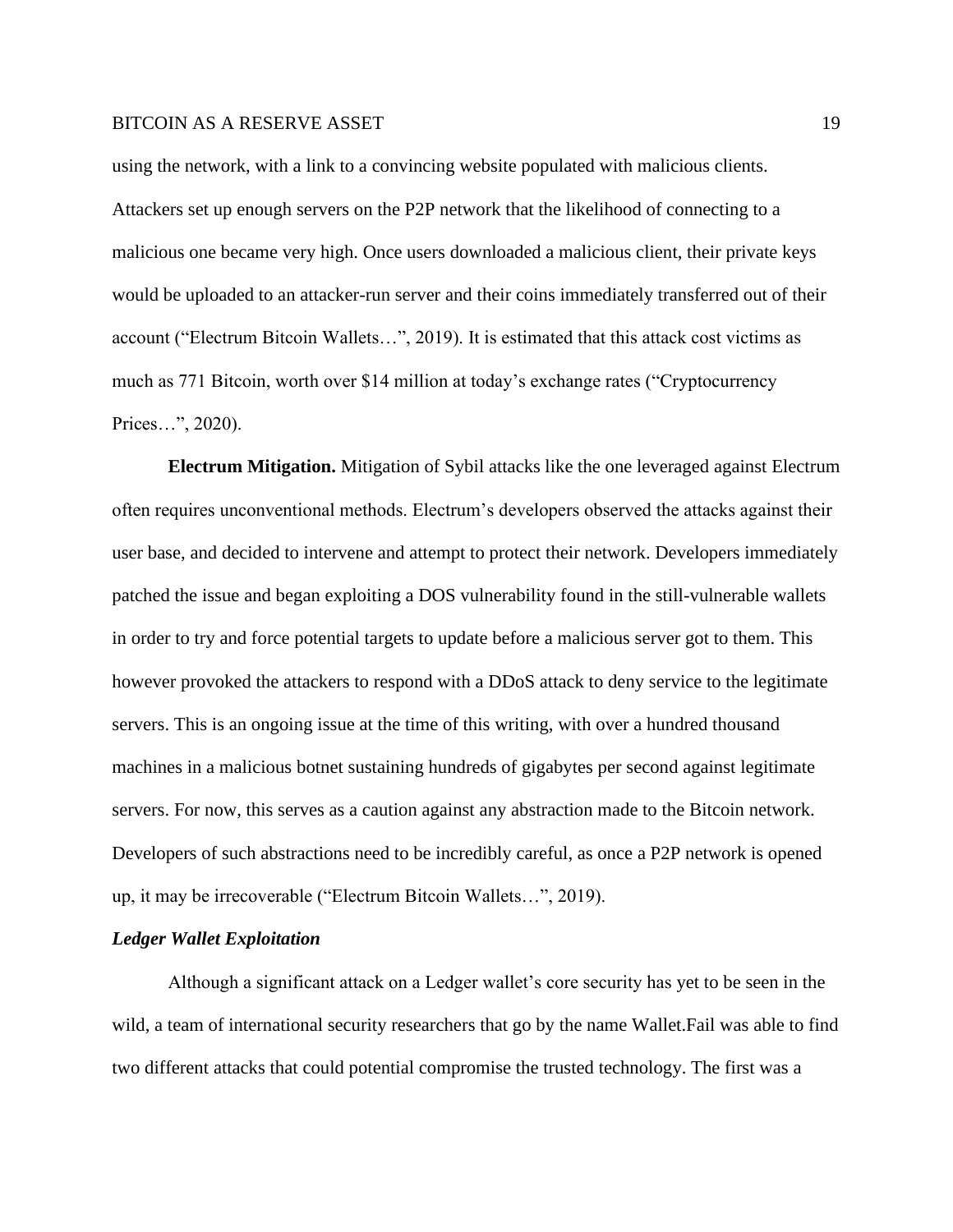supply chain attack. The researchers discovered that Ledger used a sticker system on their boxes to ensure that they were tamper proof. Using a hairdryer, the researchers were able to remove and replace the sticker in order to be able to crack open the boxes without a trace. In theory, a bad actor could obtain a few wallets either from a retailer or factory, modify them in a way that compromised their integrity, and then return them to the marketplace to be bought by an unsuspecting user. Wallet.Fail's researcher then developed an implant for the Ledger Nano S that could be used in conjunction with an antennae to remotely send signals to the firmware normally associated with button presses. This could potentially be used to confirm a transaction remotely, if the attacker was able to identify the moment in time when the victim had their wallet plugged into their machine (Dale, 2018).

Another possible attack demonstrated was an atennae side channel attack. Researchers discovered a particularly long wire in the Ledger Blue that produced signals that could be picked up locally using the proper kind of receiver. They discovered that button presses each produced a slightly different signal, and trained a machine learning algorithm to be able to recognize and interpret these signals. This theoretically could be used by an attacker to listen in on the PIN codes of the victim, in order to be able to steal the Ledger and transfer away the coins at a later date (Dale, 2018).

**Ledger Mitigation.** Wallet.Fail's study gained a substantial amount of public attention, and the Ledger team thoroughly reviewed the disclosed vulnerabilities before issuing a statement. Ledger's security team determined that there was not a substantial need for a technical solution to either attack. Users are already encouraged to open their Ledgers and check for any implants that may compromise security. Even if an implant made it past inspection, attackers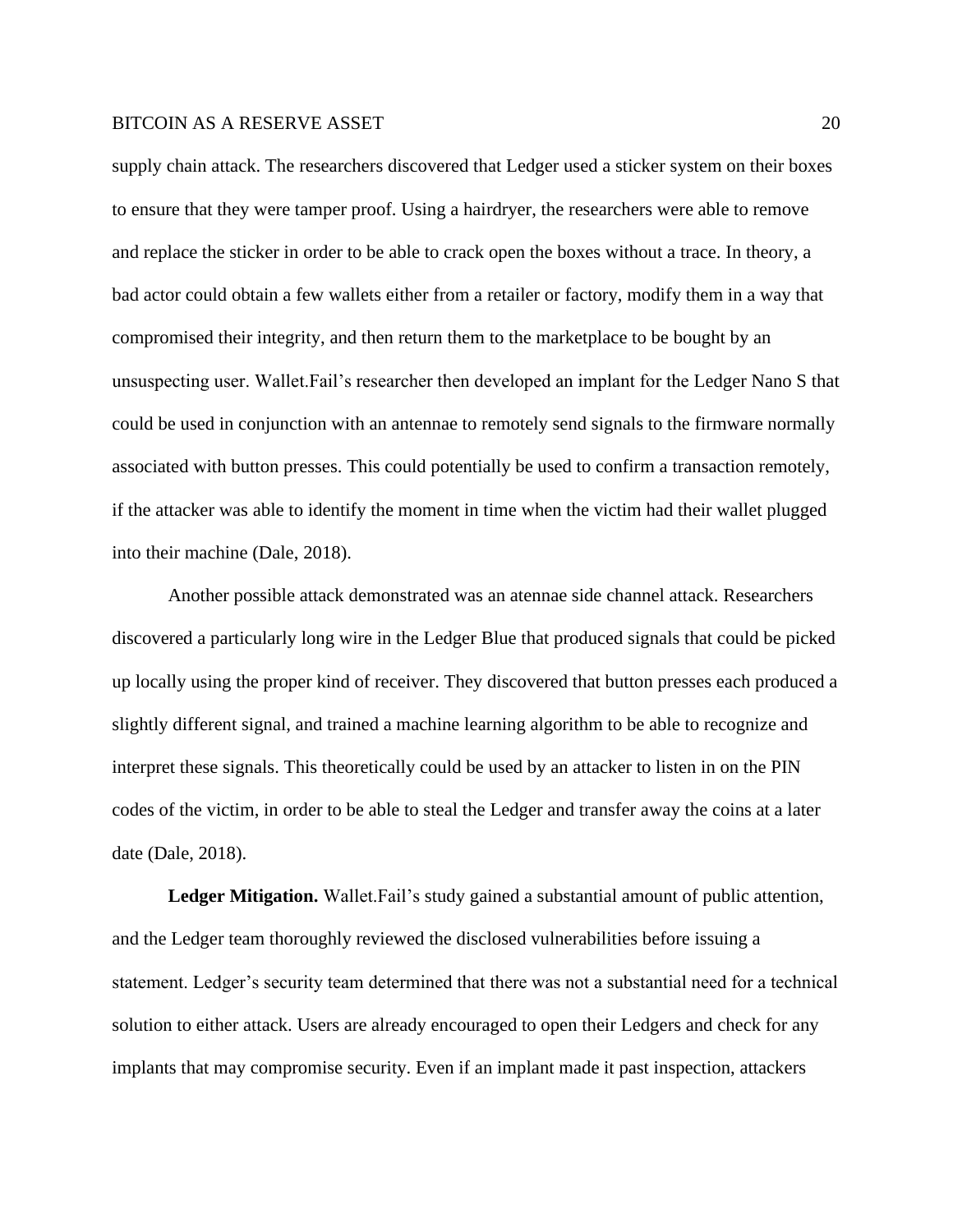would need to closely monitor the user's activity, likely in their home. This goes beyond the scope of Ledger's responsibility. Although the antenna attack was quite sophisticated, a more practical option would be to simply film the user as they typed in their PIN. Ledger determined that neither of these were significant threats they were capable of resolving and made no changes. Thus the onus falls on users and organizations to mitigate these potential vulnerabilities for themselves by always double checking their hardware integrity and ensuring the security of the wallet storage locations ("Still Got…", 2019).

# **Phishing**

Like any other industry, trusted users may find themselves vulnerable to sophisticated phishing attacks. A recent example targeted users who had bought Ledger's hardware wallets from their website. An ecommerce database holding customer information, including names, email addresses, and other contact information was compromised via an API key, and the information leveraged to send requests for sensitive information, including user's recovery phrases (Powers, 2020). These requests were nearly indistinguishable from legitimate messages sent by Ledger customer support, and may have compromised unsuspecting users. It is vital that the individuals entrusted with cryptographic reserve assets be educated on the dangers of phishing, and any request for wallet recovery information should be immediately dismissed as fraud.

# **False Promise Scams**

A variety of scams have populated on the internet that take advantage of the irreversible nature of a Bitcoin transaction. Many claim to "double' any bitcoin balance sent to a certain address. The most prominent example of this came in July 2020, when the Twitter accounts of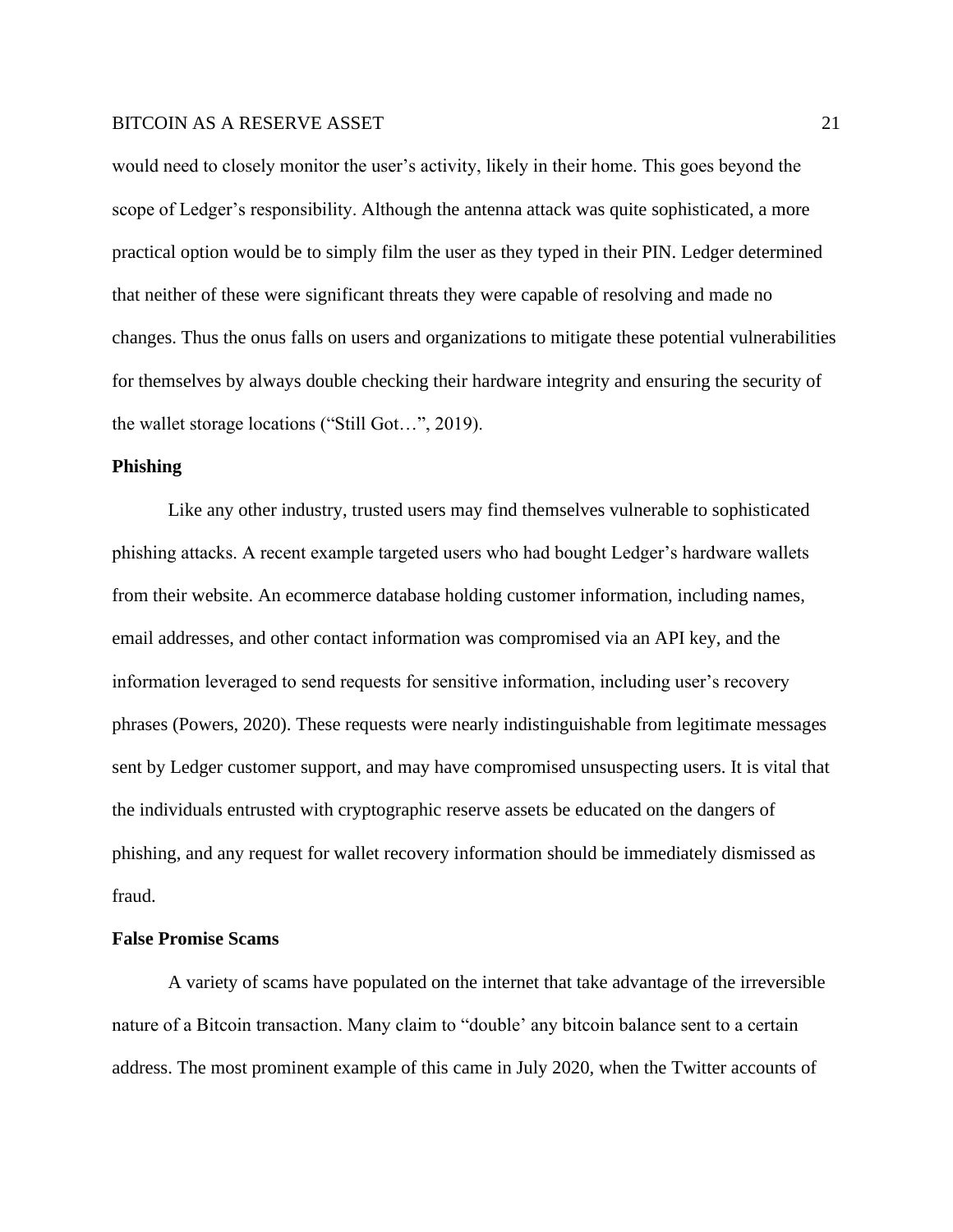various world leaders & influencers were compromised. Compromised accounts tweeted out a message saying that they would charitably double any balance sent to them in the next 30 minutes. Naturally, this did not occur and the attacker simply kept the bitcoins that naïve users sent to them. Accounts compromised included Barack Obama, Elon Musk, Kim Kardashian, and others. Hundreds of users were fooled and over \$100,000 worth of Bitcoin was stolen in a matter of minutes (Iyengar, 2020). As Bitcoin becomes more mainstream and less tech-savvy users are brought into the space, one can expect these types of attacks to remain somewhat effective. Many users of legacy finance are accustomed to being able to call their financial services provider and have a transaction canceled or reversed if something goes awry. The only solutions to mitigate these kind of threats is expedient flagging and removal of scams, as well as basic user education on how to avoid them.

#### **Dusting Attacks**

A huge part of the value of Bitcoin to many parties is its anonymity. Savvy attackers have found a way to compromise this through what has been dubbed a *Dusting Attack*. Dusting Attacks exploit how wallets handle tiny fractions of cryptocurrencies. Typically a wallet has many addresses for the sake of untraceability on the blockchain. However, nearly every time there is a transaction there is a very tiny amount of any given coin left behind. This is reffered to as *dust*, and wallets keep these fractions from being lost forever by *sweeping* them together when they go to make a transfer. An attacker that sought to piece together what addresses make up a user's financial network can send a tiny fraction to a known address. That fraction is then traceable as it operates on a public blockchain. The attacker can observe what addresses that dust is swept into and where it gets transferred. If the dust touches a single account that could contain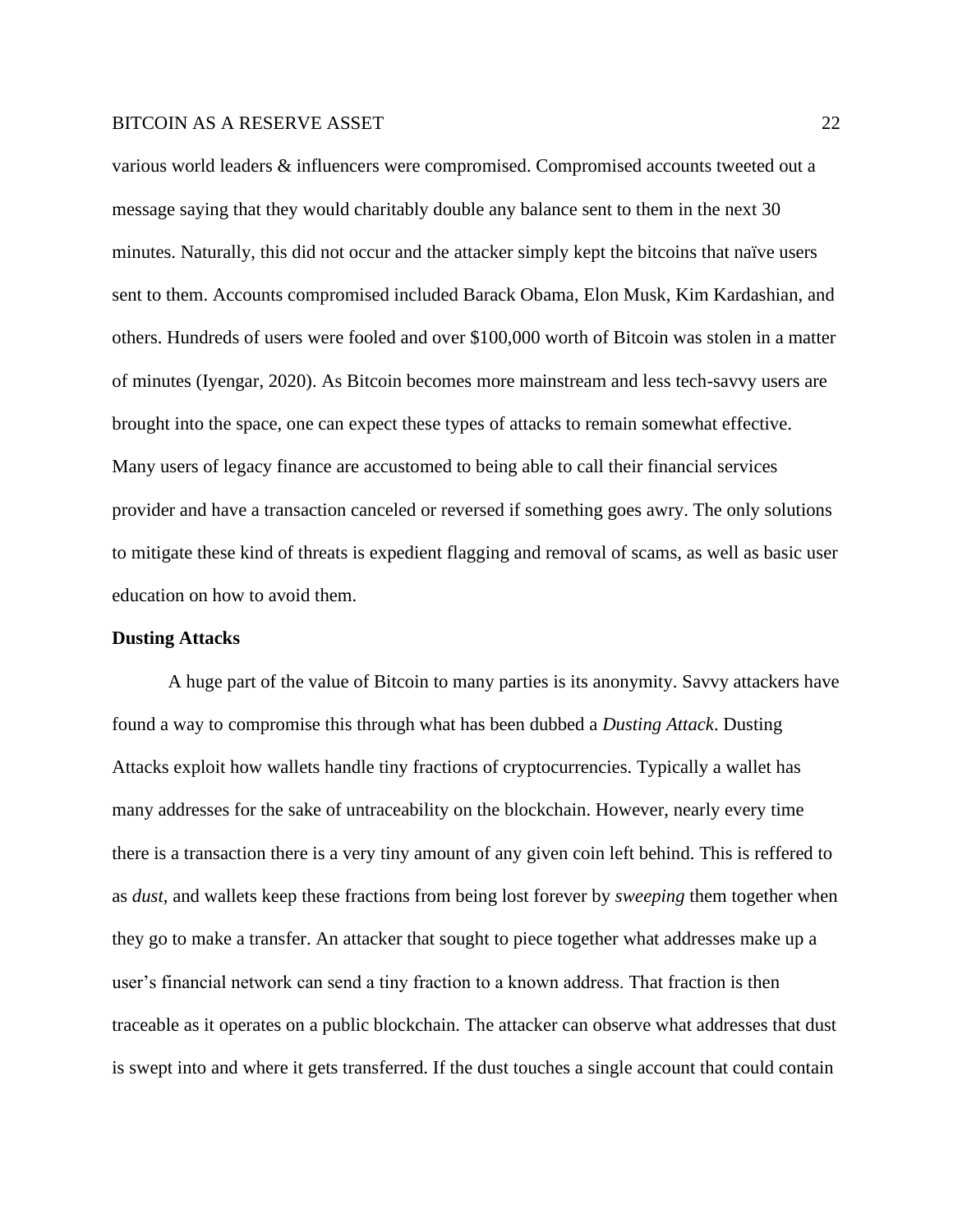real-world identifying information, such as any US regulated cryptocurrency exchange, that user's anonymity can be determined and the privacy of their holdings elimintated (Mapperson, 2019).

The mitigation strategy against dusting attacks simply involves wallets having an option to disable the sweeping function, and instead mark all tiny fractions as "do not spend." While this may lose them a few US cents here and there, many users would see it as a small price to pay for privacy. Ledger has implemented this in their hardware wallets, and many software wallets have begun to as well (Young, 2020).

#### **Institutional Adoption**

Microstrategy CEO Michael Saylor made waves in August 2020 when he announced his decision to add \$250 million in Bitcoin to his company's balance sheet. He has since doubled and tripled down on his decision, with the company reaching over \$1B in total Bitcoin purchases in 2020 (Kharif, 2020). Saylor determined that a move like this was strategically advantageous for his company, and was quoted as saying he believed that keeping their treasury holdings in Bitcoin was less risky than holding US dollars. With tumbling US treasury yields and consistently growing asset prices, Microstrategy faced an estimated 20% decrease in purchasing power for their reserves each year. Bitcoin presented itself as an asset with verifiable scarcity, that did not require Microstrategy to tie themselves to a real estate business, equity in other companies, or any world government (Kharif, 2020). This decision has paid off, both in treasury growth and a 700% increase in company stock price since the announcement (Stankiewicz, 2021). Saylor's decision opened the gates for further institutional adoption. Payment processor Square acquired \$50 million in Bitcoin in August 2020, and electric automaker Tesla announced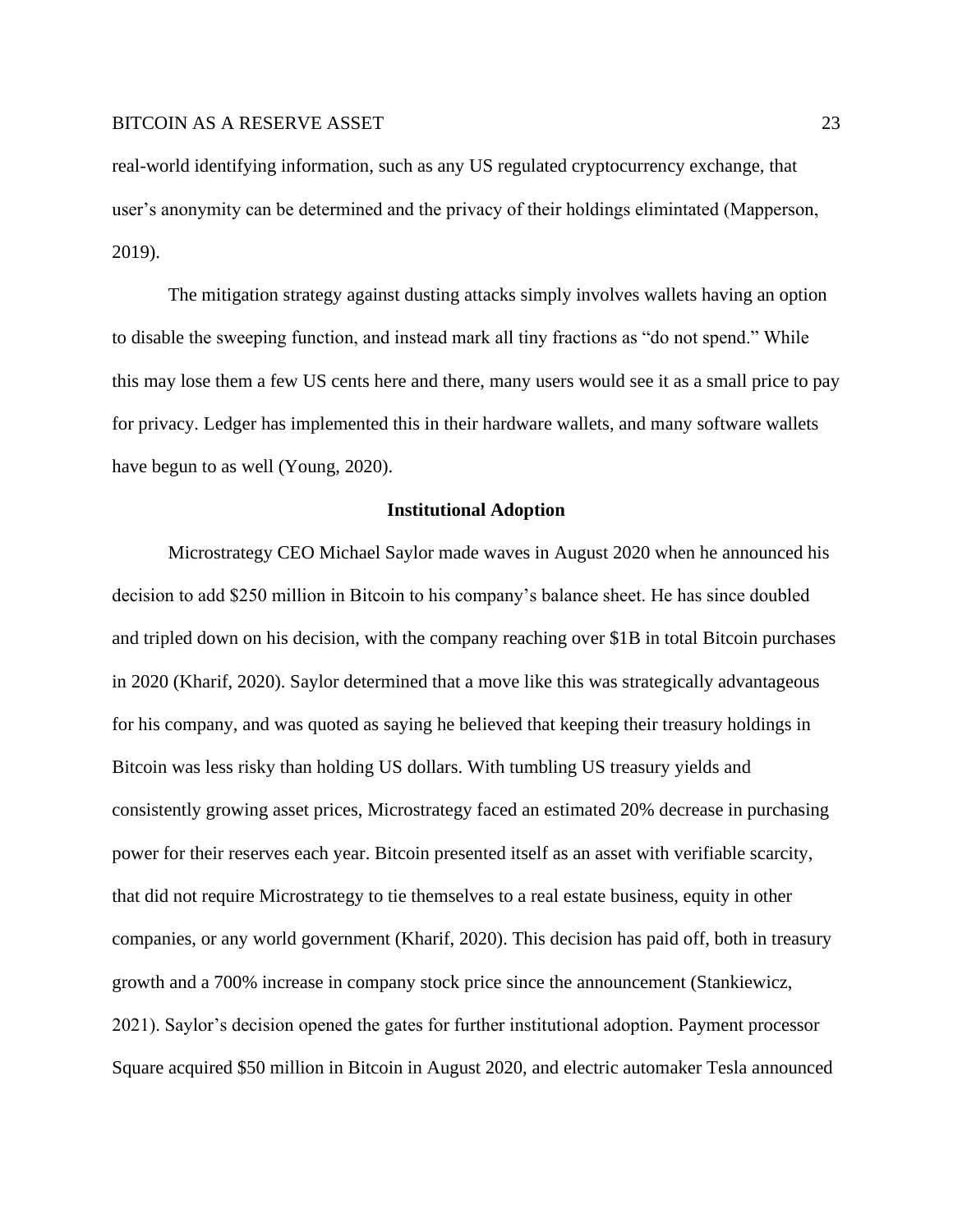in February 2021 that it would be adding \$1.5 billion worth to its balance sheet. Instiutions looking to preserve their purchasing power and hedge against the US dollar may look to Bitcoin as a reserve asset, but must take the proper steps they do so in a secure, legally compliant, and financially advantegous way (Domonoske, 2021).

#### **Legal Compliance**

Legislation surrounding the addition of Bitcoin to a balance sheet is beyond the scope of this research, but is something that institutions must be extremely vigilant on both during the acquisition process, and on an ongoing basis. One of the biggest risks that Bitcoin faces is government interference in attempt to preserve the status quo, and institutions must properly prepare themselves to remain compliant.

#### **Acquisition**

When evaluating the approaches to acquiring Bitcoin in the volume necessary for it to serve as a reserve asset, institutions must take into account a few key factors. These include privacy, cost, ease of withdraw, and security. The importance of each will determine the options and courses of action possible. While Bitcoin's transactional algorithm is inherenetly trustless, meaning it is always algorithimically fair, the vast majority of methods for conversion between Bitcoin & fiat or other cryptocurrencies are not. Onboarding into Bitcoin can pose greater threats to asset security than any other part of the custody process, and is important that interested parties evaluate their options carefully.

# *Private Sales*

The most basic form of acquisition is through a private sale. This can be brokered between two parties either directly, or through a middleman service. The two parties would agree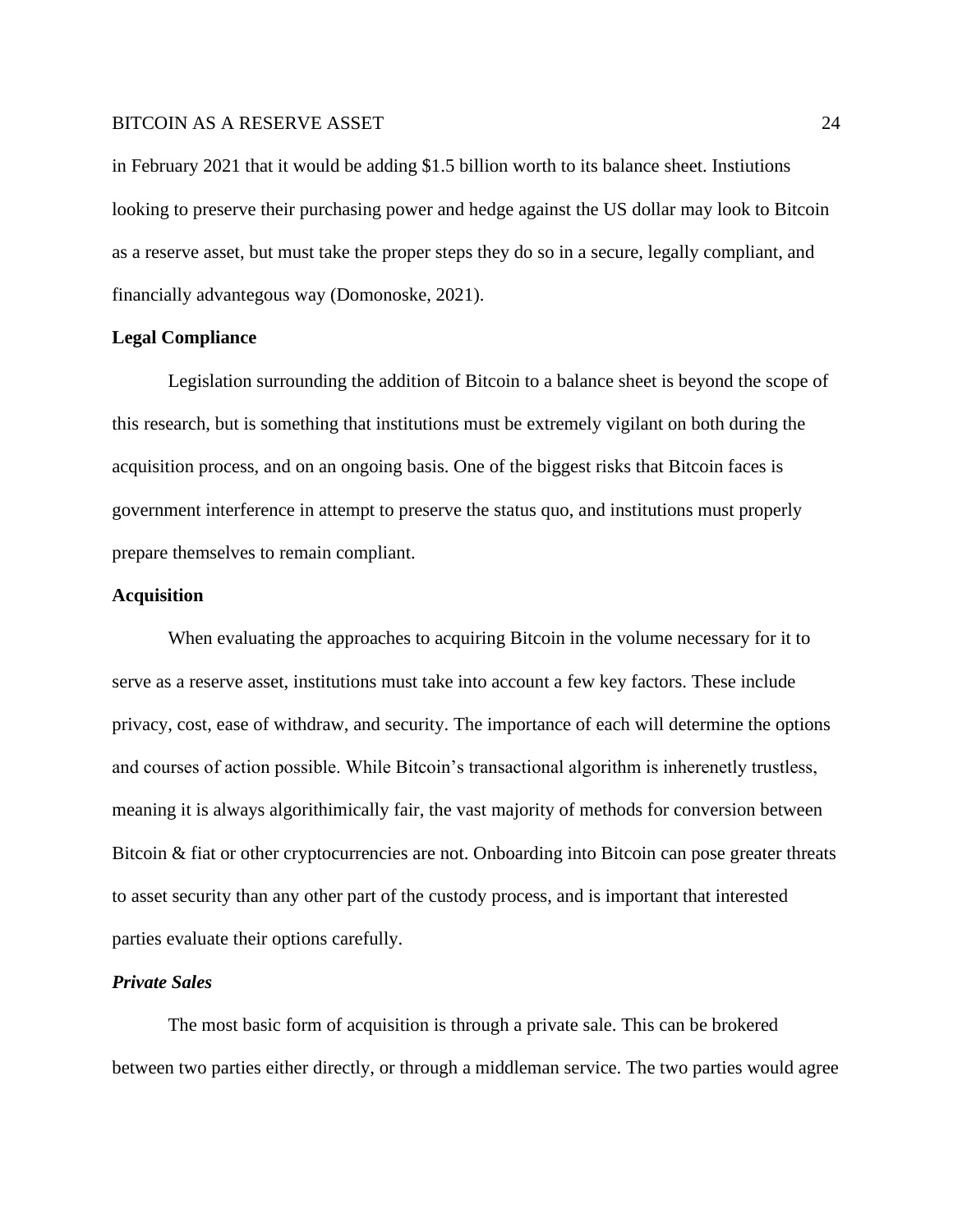on a price, and facilitate a simultaneous wiring of fiat to the seller, and transfer of Bitcoin to the buyer. Agreements like this require a tremendous deal of trust between the two parties, as the differences between dollar-based financial systems & Bitcoin's network do not allow for a trustless transaction, and Bitcoin transactions are always permanent. It is highly important that buyers or sellers looking to employ this method be aware of the risks, and only partake in transactions with reputable & trusted individuals. Any institution looking to do this should make sure they enter a binding & legally enforceable agreement, so that any failure to uphold the deal can be brought before a court of law. This option allows for instantaneous private custody of funds, as the assets are never handed to the middleman. This is not a secure acquisition method for the needs of most buyers, but in cases where high levels of privacy are needed above all else, may be a potential course of action.

#### *Retail Exchanges*

The most common form of acquisition globally, retail exchanges offer a trusted platform to broker sales between all types of investors. Many trusted options, with daily volumes in the tens of billions, are available and can provide ample liquidity to interested buyers. Exchanges are typically heavily insured against breaches and errors, providing peace of mind to buyers concerned with the safety of their assets. While these exchanges typically cater to the everyday, individual investor, they can serve larger clients as well. This approach does not offer much in the way of privacy, as most exchanges require account holders to disclose identities  $\&$  intentions, as well as providing transaction data to governments in order to comply with anti-money laundering (AML) regulations. A key disadvantage to this approach for large buyers is the risk of moving the market in a way that negatively affects the cost basis. Institutions must be willing to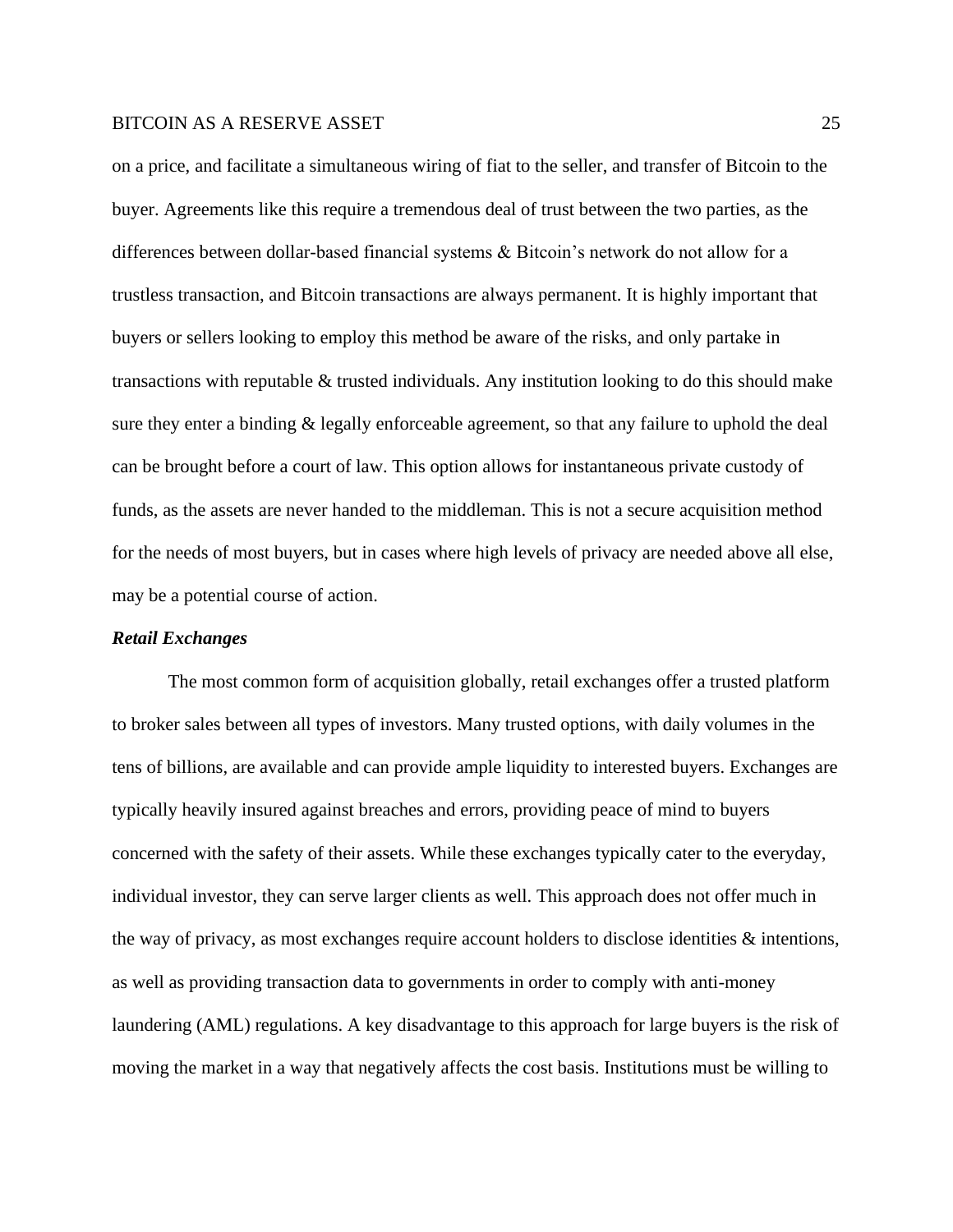be patient and develop a strategy to avoid being the victims of self-generated volatility. Dividing up purchases into as many transactions as possible and executing them at regular time intervals over an extended time period is the approach many take, with Microstrategy executing their initial buy in 88,617 transactions over 76 hours (Saylor, 2020). Another downside to the use of an exchange is ease of withdraw. Many exchanges require a holding period before withdraws are able to made, potentially causing hiccups for time-sensitive buyers.

#### *Institution-Exclusive Platforms*

Many brokerages & exchanges exist that cater only to institutions or high-dollar investors. These typically offer similar systems and arrangements to retail exchanges, but can provide some key advantages to large entities, including lower fee rates, more comprehensive insurance, and insured custody services that don't require investors to fret over the storage of their assets.

#### *Decentralized Finance (DeFi)*

Although in its infancy at the time of this writing, DeFi represents an entirely new technology stack, focused on offering all the same transactional services found in traditional finance in a distributed and decentralized manner, eliminating the middleman and associated roadblocks. For buyers with a high degree of technical competency, this may be a viable options but carries substantially more risk than purchasing through a centralized provider. Transactional mistakes are permanent, irreversible, and easy to make for inexperienced users. Fees are still present, but vary according to market volume and demand. This is not currently a viable or recommended option for the vast majority of institutions.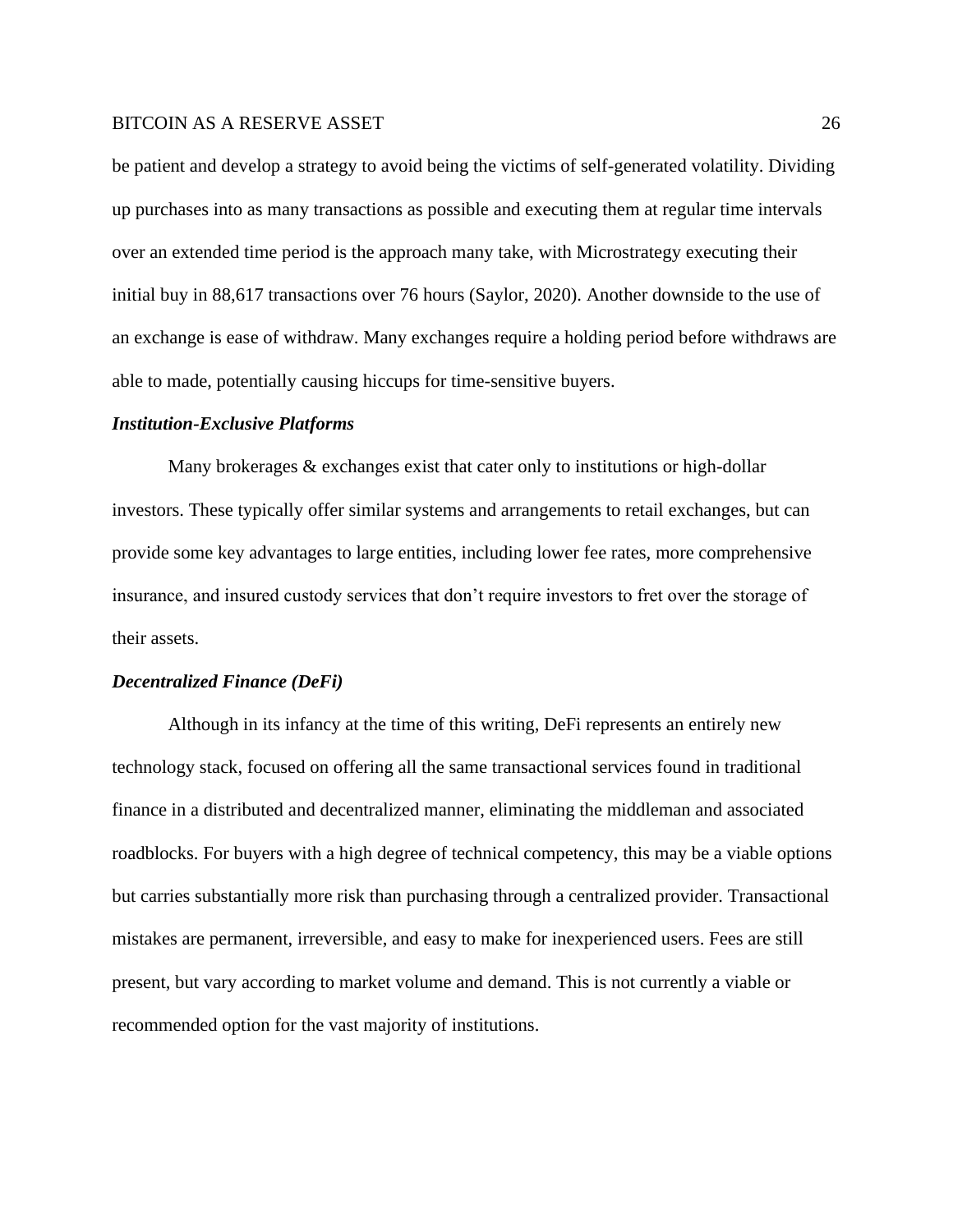#### **Storage**

#### *Third-Party Solutions*

Many institutions may elect to custody their Bitcoin via a third party. A myriad of options are available, with varying levels of security  $\&$  insurance. This is best for institutions that may not have the resources to custody their own coins, or those that are beholden to stakeholders that would have a greater peace of mind entrusting their assets to a reputable, professional solution.

#### *Private Wallets*

Institutions confident in their ability to securely custody their own reserves may elect to do so through hardware or software based wallets. Best practice recommends that assets be stored in multiple, cold hardware wallets, with organizational security policies that prevent any one individual from being able to steal or otherwise maliciously transact assets.

#### **Conclusion**

The above sections explore the technological innovation of Bitcoin as it relates to its viability as a reserve asset. The US Dollar has traditionally served as the standard reserve asset, but faces threats to its stability. Bitcoin is widely considered to be the first asset with mathematically verifiable scarcity, and solves many of the risks associated with the US Dollar system. Because of its decentralized network, Bitcoin becomes more robust and efficient the more that it is adopted. Every institution must make a decision in the coming years on where Bitcoin fits in their asset structure if at all, properly weighing the risks both of custodying Bitcoin, and of being left behind should an escape velocity of adoption be reached.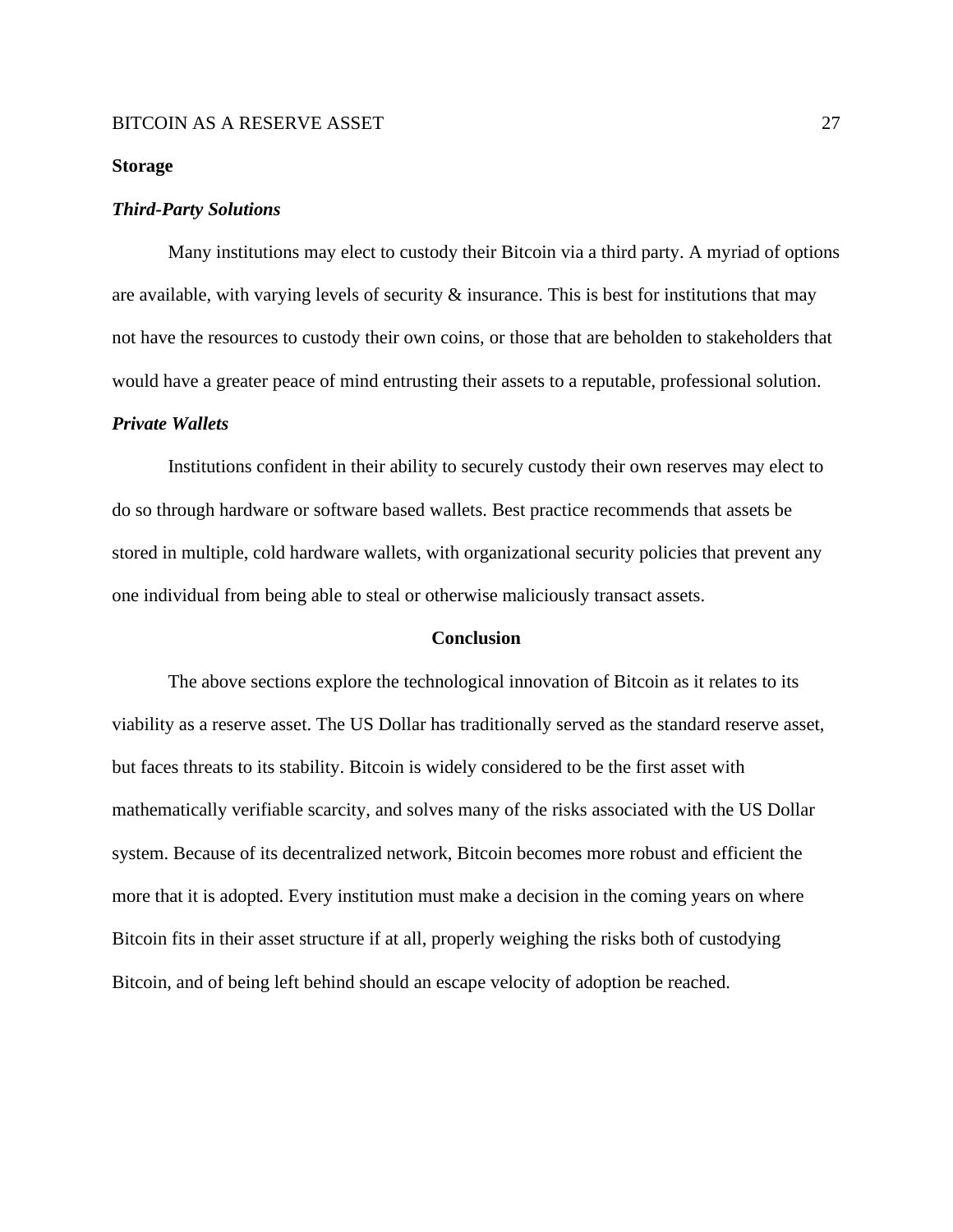## **References**

- Armstrong, B. (2020, May 21). Post-COVID-19, Coinbase will be a remote-first company. Retrieved February 09, 2021, from https://blog.coinbase.com/post-covid-19-coinbase-willbe-a-remote-first-company-cdac6e621df7
- Best, R. (2021). Bitcoin Statistics & Facts. Retrieved February 02, 2021, from [https://www.statista.com/topics/2308/bitcoin/#:~:text=As%20of%20July%2020%2C%20th](https://www.statista.com/topics/2308/bitcoin/#:~:text=As%20of%20July%2020%2C%20this,grown%20rapidly%20since%20early%202016) [is,grown%20rapidly%20since%20early%202016.](https://www.statista.com/topics/2308/bitcoin/#:~:text=As%20of%20July%2020%2C%20this,grown%20rapidly%20since%20early%202016)
- Baer, J. (2021, February 11). WSJ news exclusive | bitcoin to come to America's Oldest Bank, BNY Mellon. Retrieved February 11, 2021, from https://www.wsj.com/articles/bitcoin-tocome-to-america-s-oldest-bank-bny-mellon-11613044810
- Bordo, M.D. The Imbalances of the Bretton Woods System 1965 to 1973: U.S. Inflation, the Elephant in the Room. *Open Econ Rev, 31*, 195–211 (2020). [https://doi](https://doi-org.ezproxy.liberty.edu/10.1007/s11079-019-09574-2)[org.ezproxy.liberty.edu/10.1007/s11079-019-09574-2](https://doi-org.ezproxy.liberty.edu/10.1007/s11079-019-09574-2)
- Bordo, M., & McCauley, R. (2018). Triffin: Dilemma or Myth? *National Bureau of Economic Research Working Paper Series, 24195*. doi:10.3386/w24195
- Case, A., & Deaton, A. (2015). Rising morbidity and mortality in midlife among white non-Hispanic Americans in the 21st century. *Proceedings of the National Academy of Sciences of the United States of America, 112*(49), 15078-15083. doi:https://doi.org/10.1073/pnas.1518393112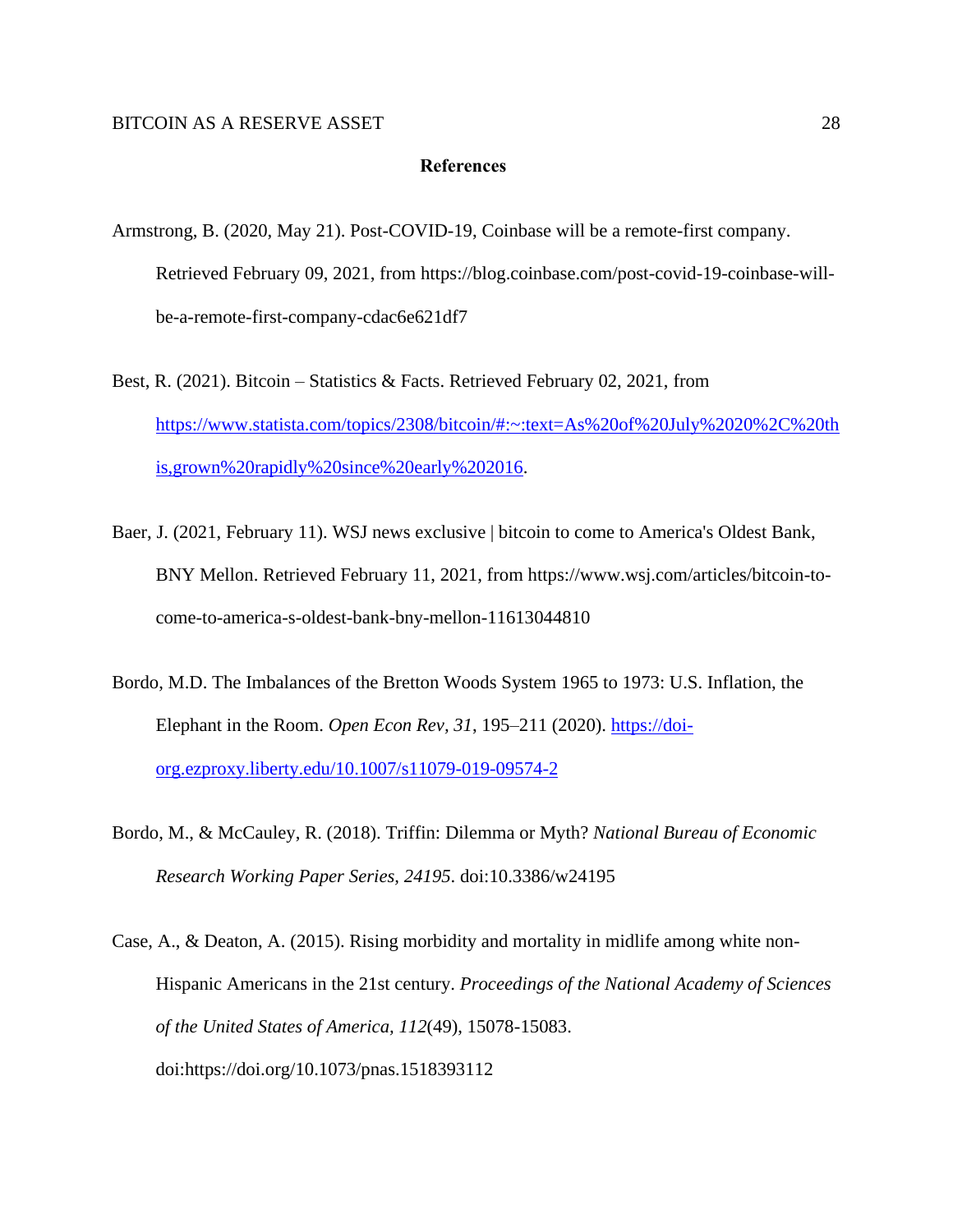Chung, J. (2021, January 31). Melvin Capital Lost 53% in January, Hurt by GameStop and Other Bets. Retrieved April 21, 2021, from https://www.wsj.com/articles/melvin-capital-lost-53 in-january-hurt-by-gamestop-and-other-bets-

11612103117?st=nkgd4es4kgjua0k&reflink=article\_copyURL\_share

- Cooper, R. N., Dornbusch, R., & Hall, R. E. (1982). The Gold Standard: Historical Facts and Future Prospects. Brookings Papers on Economic Activity, 1982(1), 1. doi:10.2307/2534316
- Cryptocurrency Prices, Charts And Market Capitalizations. (n.d.). Retrieved December 05, 2020, from https://coinmarketcap.com/
- Dale, B. (2018, December 31). Security Researchers Break Ledger Wallets With Simple Antennae. Retrieved December 05, 2020, from [https://www.coindesk.com/security](https://www.coindesk.com/security-researchers-break-ledger-wallets-with-simple-antennae)[researchers-break-ledger-wallets-with-simple-antennae](https://www.coindesk.com/security-researchers-break-ledger-wallets-with-simple-antennae)
- Dalio, R. (2021). *The Changing World Order: Why Nations Succeed and Fail*. Simon & Schuster.
- Doff, N., & Biryukov, A. (2020). Russia Ditches the Dollar for Bulk of Its Exports to China. Retrieved February 11, 2021, from [https://www.bloomberg.com/news/articles/2020-08-](https://www.bloomberg.com/news/articles/2020-08-12/russia-ditches-the-dollar-for-bulk-of-its-exports-to-china) [12/russia-ditches-the-dollar-for-bulk-of-its-exports-to-china](https://www.bloomberg.com/news/articles/2020-08-12/russia-ditches-the-dollar-for-bulk-of-its-exports-to-china)
- Domonoske, C. (2021, February 08). It doesn't get More BUZZY than This: Tesla is INVESTING \$1.5 billion in bitcoin. Retrieved February 12, 2021, from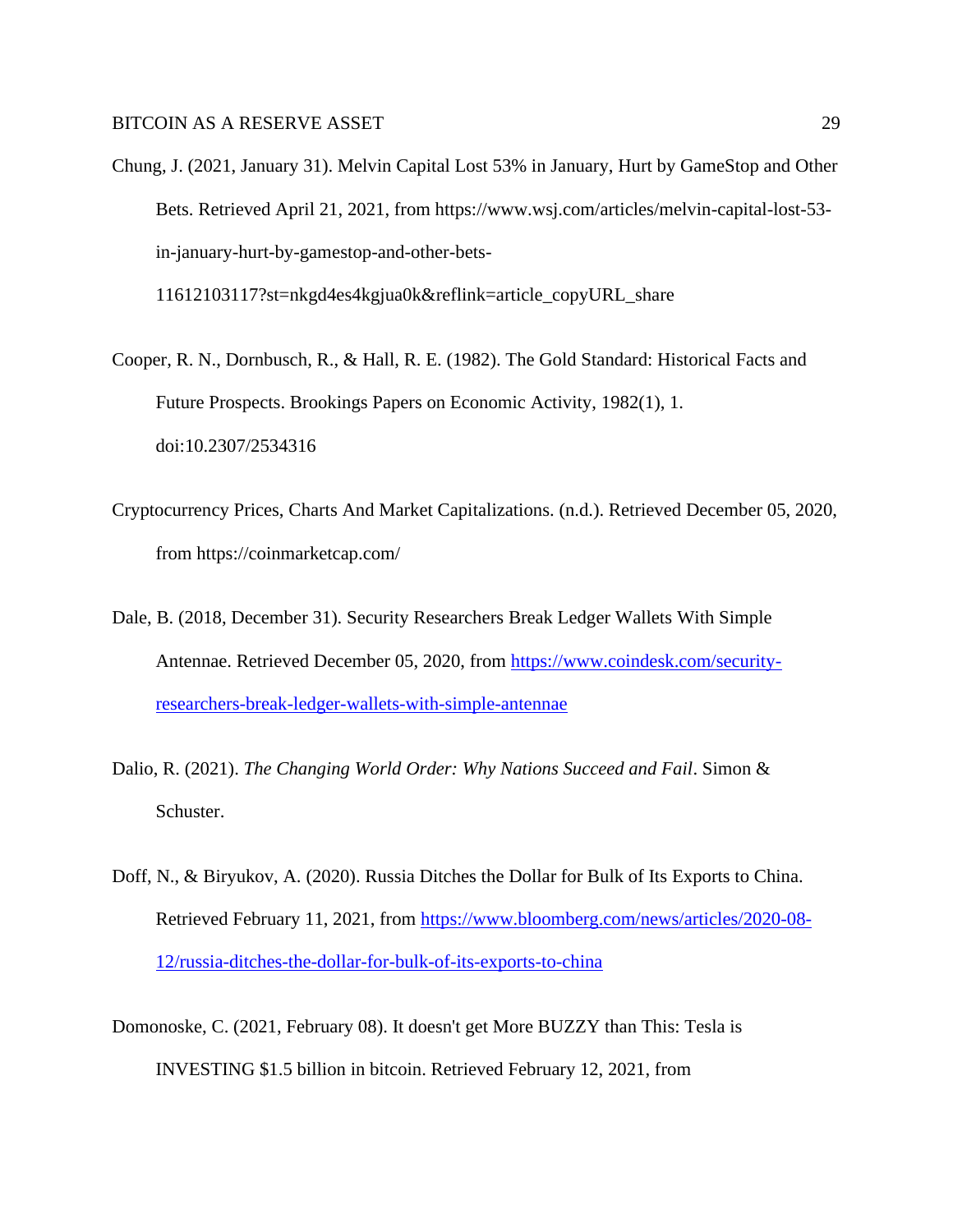https://www.npr.org/2021/02/08/965494932/it-doesnt-get-more-buzzy-than-this-tesla-isinvesting-1-5-billion-in-bitcoin

- Drucker, J., & Bowers, S. (2017, November 06). After a Tax Crackdown, Apple found a new shelter for its profits. Retrieved February 09, 2021, from https://www.nytimes.com/2017/11/06/world/apple-taxes-jersey.html
- Electrum Bitcoin wallets under siege. (2019, April 23). Retrieved December 05, 2020, from <https://blog.malwarebytes.com/cybercrime/2019/04/electrum-bitcoin-wallets-under-siege/>
- Ho, J. Y., & Hendi, A. S. (2018). Recent trends in life expectancy across high income countries: Retrospective observational study. *British Medical Journal, 362*. doi:https://doi.org/10.1136/bmj.k2562
- Horner, J. (2011). Clogged systems and toxic assets. *Journal of Language and Politics, 10*(1), 29–49. https://doi.org/10.1075/jlp.10.1.02hor
- How Does Bitcoin work? Deep dive into technical aspects of Bitcoin. (n.d.). Retrieved December 05, 2020, from

https://crypto.com/en/university/article.html?category=crypto101.

Iyengar, R. (2020, July 16). Twitter blames 'coordinated' attack on its systems for hack of Joe Biden, Barack Obama, Bill Gates and others. Retrieved December 05, 2020, from <https://edition.cnn.com/2020/07/15/tech/twitter-hack-elon-musk-bill-gates/index.html>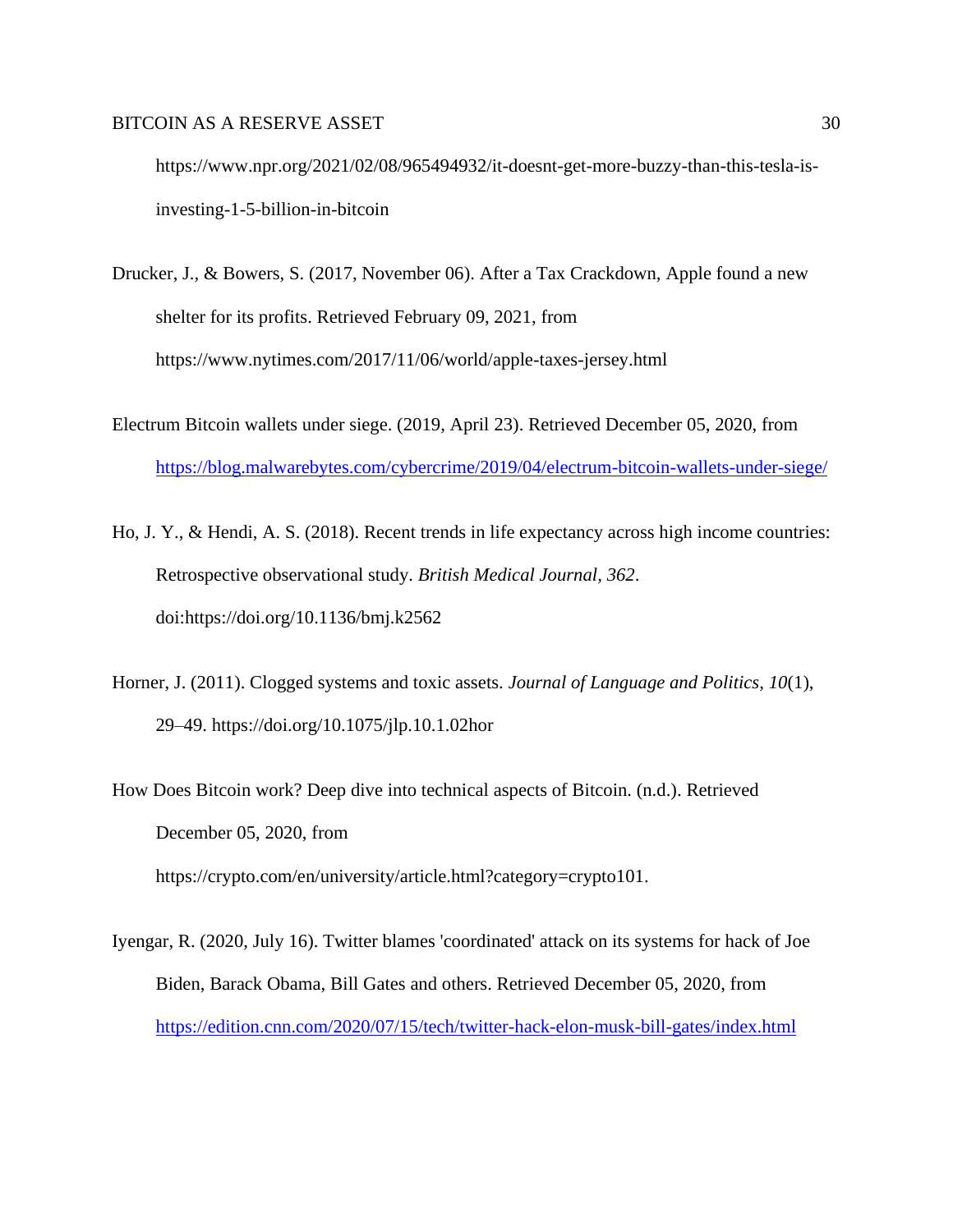- Kharif, O. (2020). CEO Says Bitcoin Is Safer After Moving Firm's Cash to Crypto. Retrieved February 10, 2021, from https://www.bloomberg.com/news/articles/2020-09-22/ceo-saysbitcoin-is-safer-after-moving-firm-s-cash-to-crypto
- Klimiuk, Z. (2016). The principles and operation of the Bretton Woods international monetary system in the years 1944–1971. The reasons for its collapse*. Internal Security, 8*(2), 225- 257.<http://dx.doi.org.ezproxy.liberty.edu/10.5604/01.3001.0010.2280>
- Mapperson, J. (2019, August 15). Understanding Litecoin's Dusting Attack: What Happened and Why. Retrieved December 05, 2020, from [https://cointelegraph.com/news/understanding](https://cointelegraph.com/news/understanding-litecoins-dusting-attack-what-happened-and-why)[litecoins-dusting-attack-what-happened-and-why](https://cointelegraph.com/news/understanding-litecoins-dusting-attack-what-happened-and-why)
- Money Stock Measures H.6 Release. (2021). Retrieved February 09, 2021, from https://www.federalreserve.gov/releases/h6/current/default.htm
- Mosley, T., & Hagan, A. (2021, January 29). WallStreetBets, Reddit, GAMESTOP: What's going down on Wall Street? Retrieved February 02, 2021, from <https://www.wbur.org/hereandnow/2021/01/29/wallstreetbets-reddit-gamestop>
- Nakamoto, S. (2008). Bitcoin: A Peer-to-Peer electronic cash system. Retrieved February 2, 2021, from<https://bitcoin.org/bitcoin.pdf>
- Patton, M. (2016, February 29). U.S. role in global Economy Declines nearly 50%. Retrieved February 11, 2021, from [https://www.forbes.com/sites/mikepatton/2016/02/29/u-s-role-in](https://www.forbes.com/sites/mikepatton/2016/02/29/u-s-role-in-global-economy-declines-nearly-50/?sh=40524a4d5e9e)[global-economy-declines-nearly-50/?sh=40524a4d5e9e](https://www.forbes.com/sites/mikepatton/2016/02/29/u-s-role-in-global-economy-declines-nearly-50/?sh=40524a4d5e9e)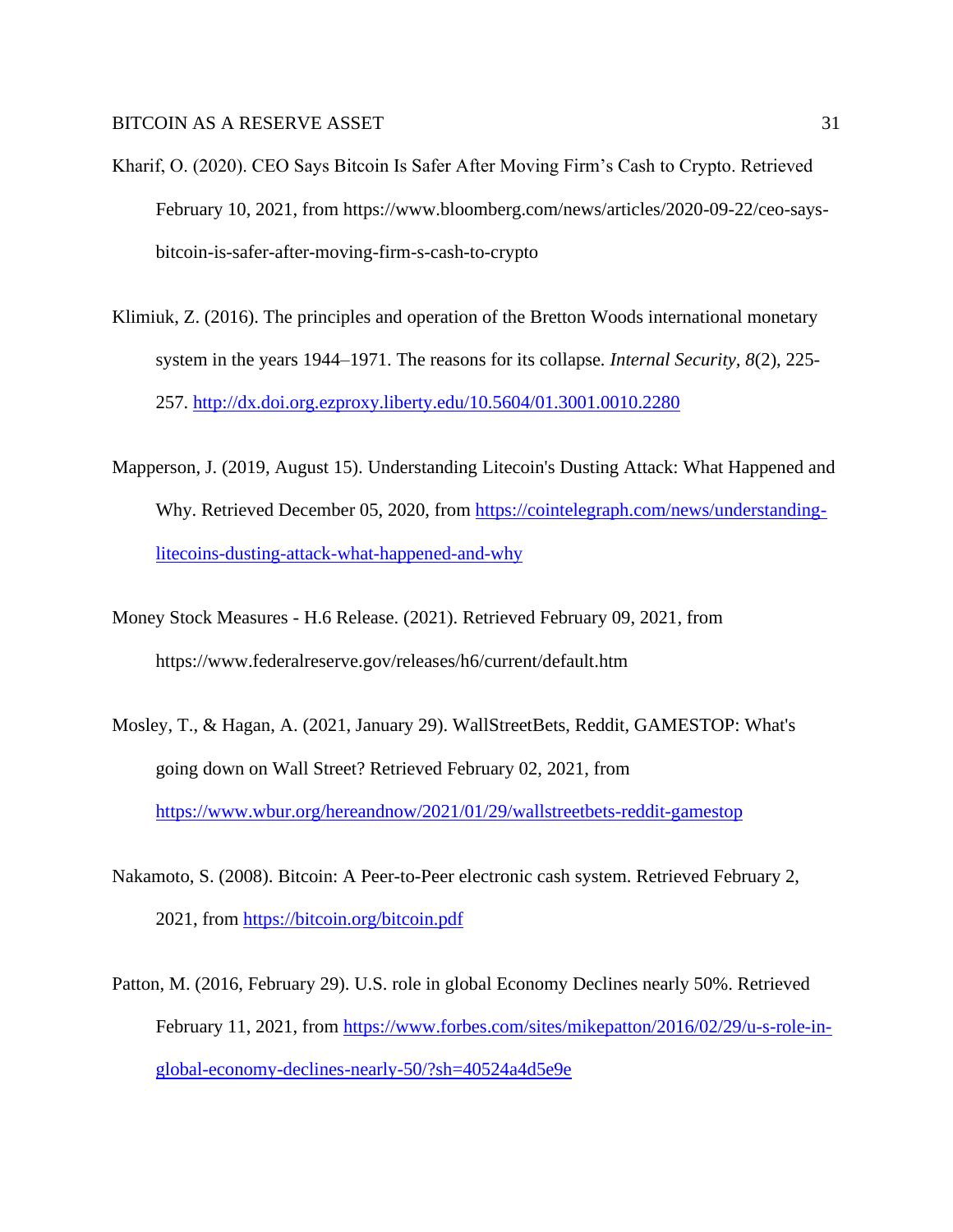- PBOC Says No Longer in China's Interest to Increase Reserves. (2013, November 21). Retrieved February 11, 2021, from [https://www.bloomberg.com/news/articles/2013-11-20/pboc-says](https://www.bloomberg.com/news/articles/2013-11-20/pboc-says-no-longer-in-china-s-favor-to-boost-record-reserves)[no-longer-in-china-s-favor-to-boost-record-reserves](https://www.bloomberg.com/news/articles/2013-11-20/pboc-says-no-longer-in-china-s-favor-to-boost-record-reserves)
- Poon, J., & Dryja, T. (2016) The Bitcoin Lightning Network: Scalable Off-Chain Instant Payments - Version 0.5.9.2. Retrieved February 11, 2021, from https://lightning.network/lightning-network-paper.pdf
- Powers, B. (2020, November 02). Ledger Customers Targeted by 'Convincing' Phishing Attack. Retrieved December 05, 2020, from [https://www.coindesk.com/phishing-attack-ledger](https://www.coindesk.com/phishing-attack-ledger-cryptocurrency-wallet)[cryptocurrency-wallet](https://www.coindesk.com/phishing-attack-ledger-cryptocurrency-wallet)
- Redman, J. (2020, January 03). A Deep Dive Into Satoshi's 11-year old Bitcoin Genesis Block. Retrieved April 21, 2021, from https://news.bitcoin.com/a-deep-dive-into-satoshis-11-yearold-bitcoin-genesis-block/
- Saylor, M [@michael\_saylor]. (2020, September 18). *To acquire 16,796 BTC (disclosed 9/14/20), we traded continuously 74 hours, executing 88,617 trades ~0.19 BTC each 3 seconds. ~\$39,414 in BTC per minute, but at all times we were ready to purchase \$40-50 million in a few seconds if we got lucky with a 1-2% downward spike.* [Tweet].
- Stankiewicz, K. (2021, February 10). Before Tesla's bitcoin play, this company bought first and may have inspired Elon Musk. Retrieved February 10, 2021, from https://www.cnbc.com/2021/02/09/why-microstrategy-shares-surged-after-teslas-1point5 billion-bitcoin-buy.html